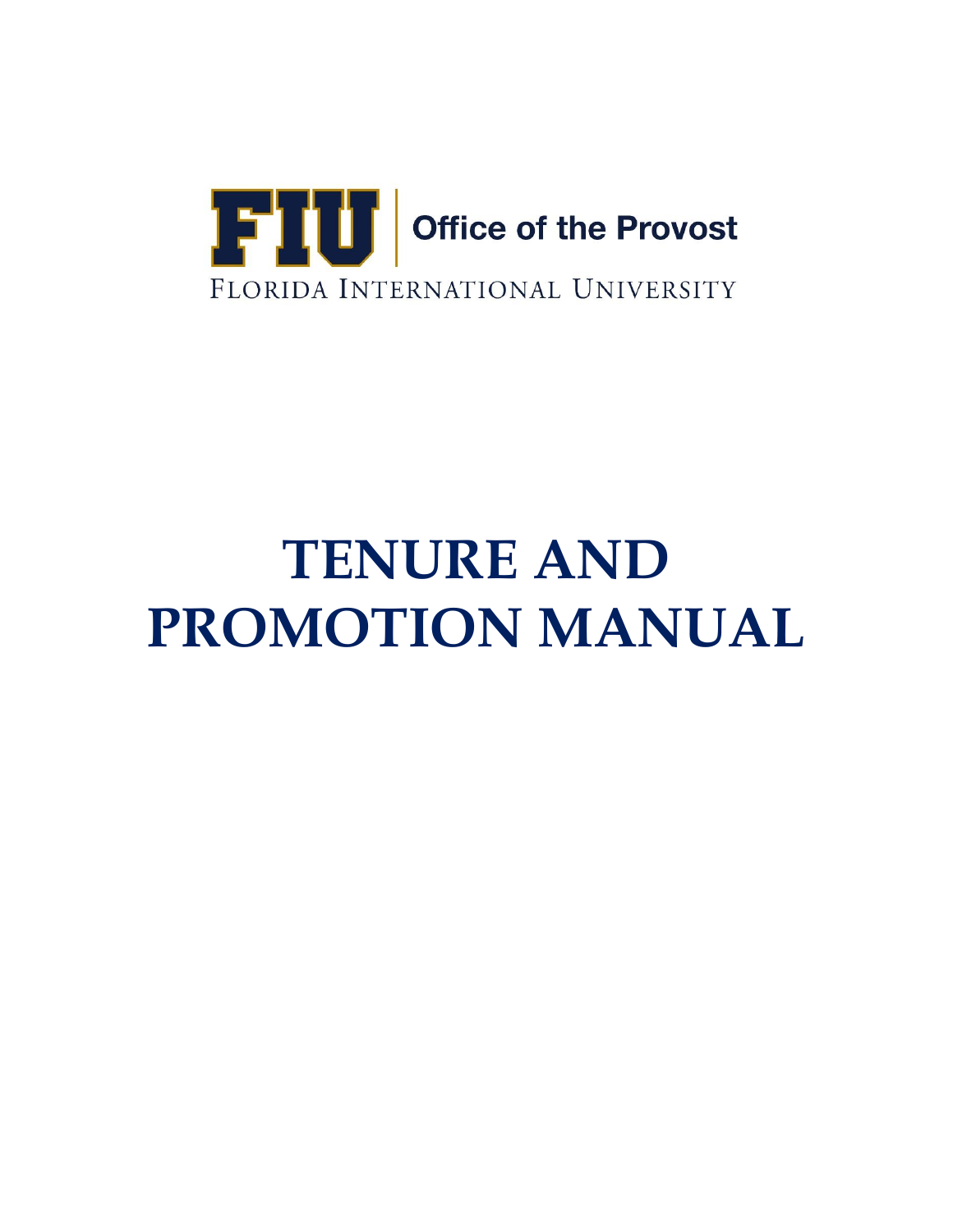# **Part I: Tenure/Promotion Guidelines**

## **PREAMBLE:**

A university faculty is a community of scholars, scientists, designers, and artists cooperating in a collegial environment, entrusted with responsibility for the creation, development, and expansion of knowledge in a free and open society. The university's goal is to improve the quality of life for all members of that society. Our participation in this stimulating and challenging endeavor should contribute to the achievement of that goal, and we best manifest our participation through excellence in teaching, meaningful research.

FIU is committed to scholarly excellence and creative activities that serve the public good. We value community-engaged scholarship as an essential component of our institution's research aspirations. FIU defines community-engaged scholarship as using intellectual capital to investigate and solve community problems; this requires dissemination of what has been learned from problem-solving engagement. Thus, community-engaged scholarship is the same as other types of scholarship with the exception of its focus.

Tenure/promotion is a shared collegial process of accomplishment, evaluation, and recognition. The tenure decision is one of the most important decisions in which a professional in higher education may be involved, for it is a shared undertaking that establishes an individual's sense of his or her own professionalism and the university community's recognition of it. Tenure guarantees annual reappointment for the academic year until voluntary resignation, retirement, removal for just cause (incompetence or misconduct) or layoff.

In a very real sense, the evaluation process involved in tenure/promotion is one of the most significant events in a faculty member's career, and, as such, ought to be treated with dignity, addressed with the serious attention it deserves, and recognized for the accomplishment and respect a successful outcome marks.

The tenure/promotion process should be conducted in a positive and cooperative atmosphere with adequate provision of both time and other essential resources. It should be conducted with a commitment to full disclosure, transparency and collegiality. It should be rigorous and professional.

To these ends, the faculty and administration of Florida International University, in compliance with the requirements of the Florida Board of Governors and the Florida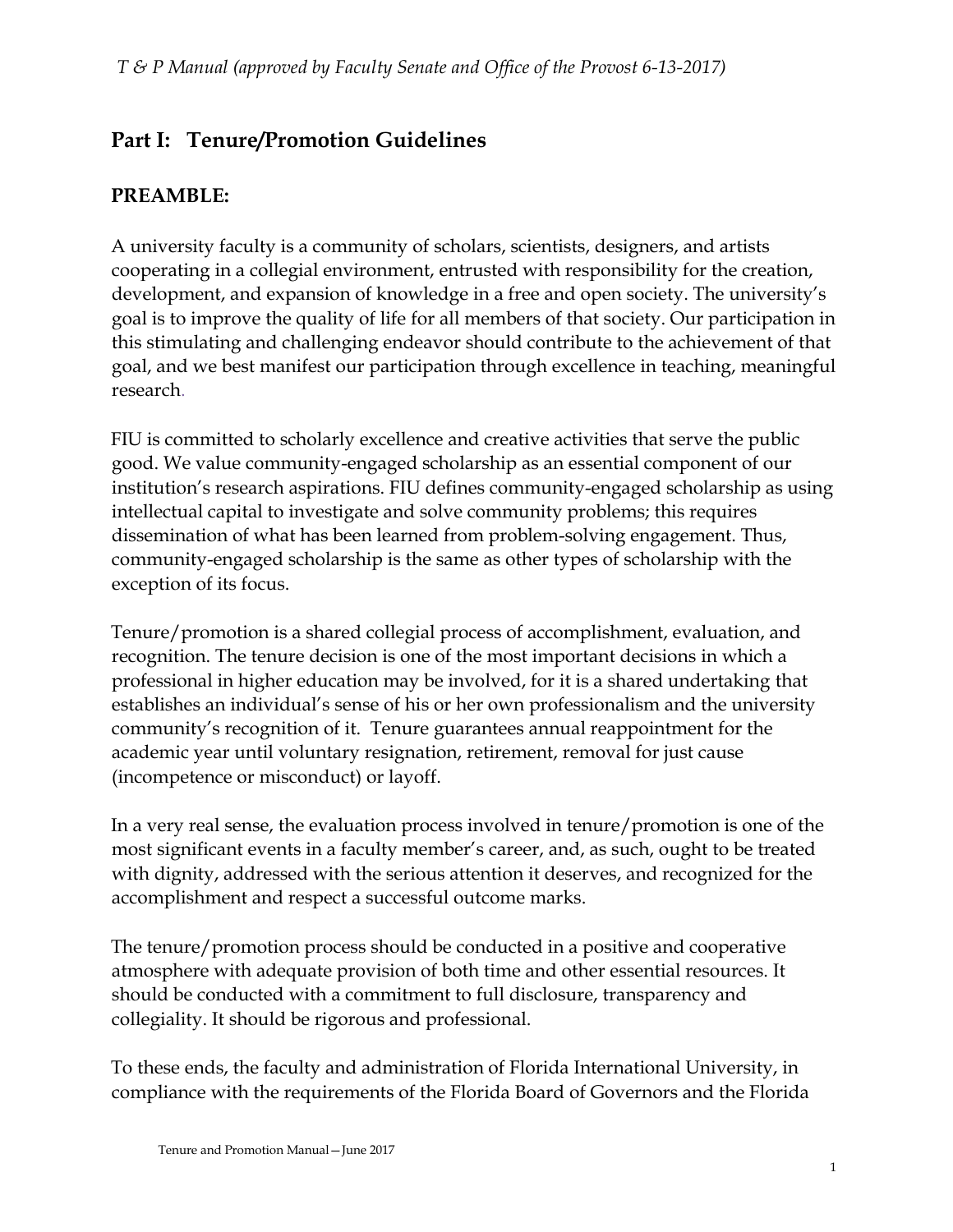International University Board of Trustees (BOT), endorse the following guidelines for faculty tenure and promotion.

If there is any variance between these guidelines and The Florida International University Board of Trustees and United Faculty of Florida Collective Bargaining Agreement, the Collective Bargaining Agreement takes precedence. Although the CBA applies only to "in-unit" faculty, tenure and promotion policies and procedures are consistent for all faculty.

#### **RESPONSIBILITIES OF PARTICIPANTS**

#### **Nomenclature**

FIU has varying levels of organization within schools and colleges. Some colleges contain schools which in turn contain departments, some schools have no departments, some schools are led by directors, some by deans, etc. For the purposes of this document, the dean refers to the individual who reports directly to the Provost. The chair refers to the individual (in some cases holding the title director) who reports to the dean who reports to the Provost. In a school with no departments whose dean reports to the Provost, the departmental and chair recommendations do not exist. In a college with departments within schools there may be an additional level of recommendation at that of the school director/dean. In these cases, the decision to have departmental and/or school recommendations is left to the college.

#### **Time Line**

In January each year, the Provost will post the schedule of the tenure/promotion processes for faculty who will be considered during the next academic year.

#### **College/Unit Guidelines**

Every college/unit must have tenure and promotion guidelines that clearly and unambiguously articulate the standards and expectations for tenure and promotion. For example, if a standard in research establishes the expectation that faculty generate funded research, then this standard must be articulated formally and be fully explained in the unit guidelines.

There must be a direct link between the college/unit's annual evaluation criteria and those standards used for tenure/promotion. If there is an expectation that faculty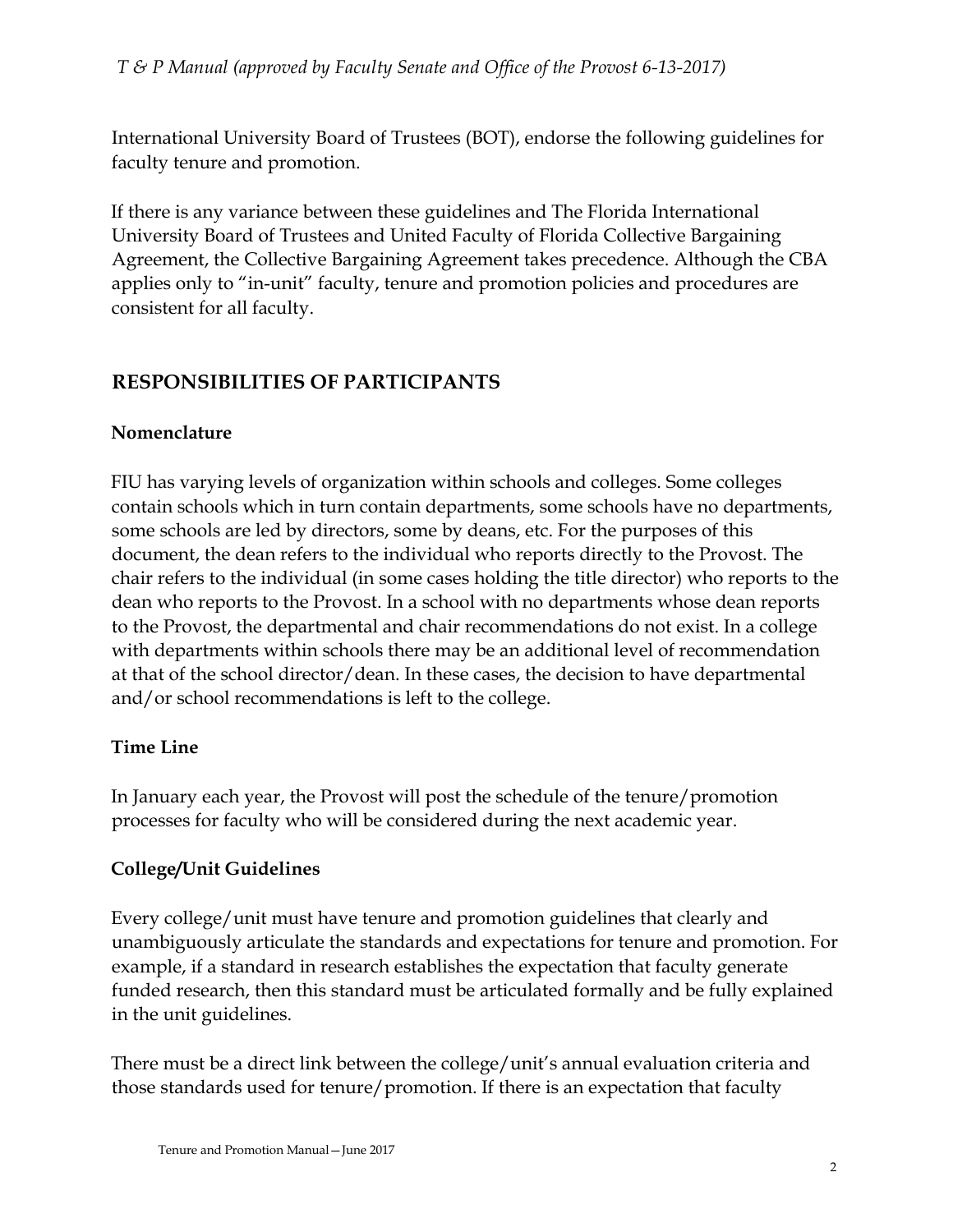increasingly publish single-authored work, then this must be so stated in the college/unit's standards for tenure and promotion. Because conventions in the determination of quality peer reviewed journals vary from discipline to discipline, these should be identified in advance, minimizing ambiguity about expectations. Wherever possible, published articles presented in the applicants' curriculum vitae should be listed along with the three to five-year average of acceptance rates, as attested by their respective editors.

The impact factor of journals and the rank of a journal among all ranked journals in its field(s), should be included when this information is available. Since not all journals are included in impact evaluation, individual academic units should develop a standard that articulates how the quality of the journal(s) in which the faculty publishes will be determined. This information should be available to the faculty when their contracts begin.

If there is an expectation that creative work be recognized, then the level of recognition as well as the peer-review context and process must be articulated in the college/unit's guidelines. If there is an expectation that excellence in teaching is measured by a specified level of student evaluations, or being the recipient of teaching awards, this must be articulated in the college/unit's guidelines. If there is an expectation of community-engaged scholarship, specific criteria for the accepted types, levels and impact should be stated in the college/unit's guidelines. Standards must also be articulated regarding service.

#### **A. Responsibilities of Individual Faculty:**

#### **Prior to the time of appointment, applicants should apprise themselves of the following:**

- The tenure/promotion policies, procedures, and requirements by review of the current BOT-UFF contract as well as written departmental, college, and university policies, and by consultation with the departmental chairperson and/or dean.
- The advantages and disadvantages of receiving tenure credit for prior service (See Section H—Guidelines for Tenure Credit or Tenure upon Appointment.)

#### **During the first term of employment, faculty members should:**

• Meet with the departmental chairperson about departmental, college, and university expectations for tenure/promotion.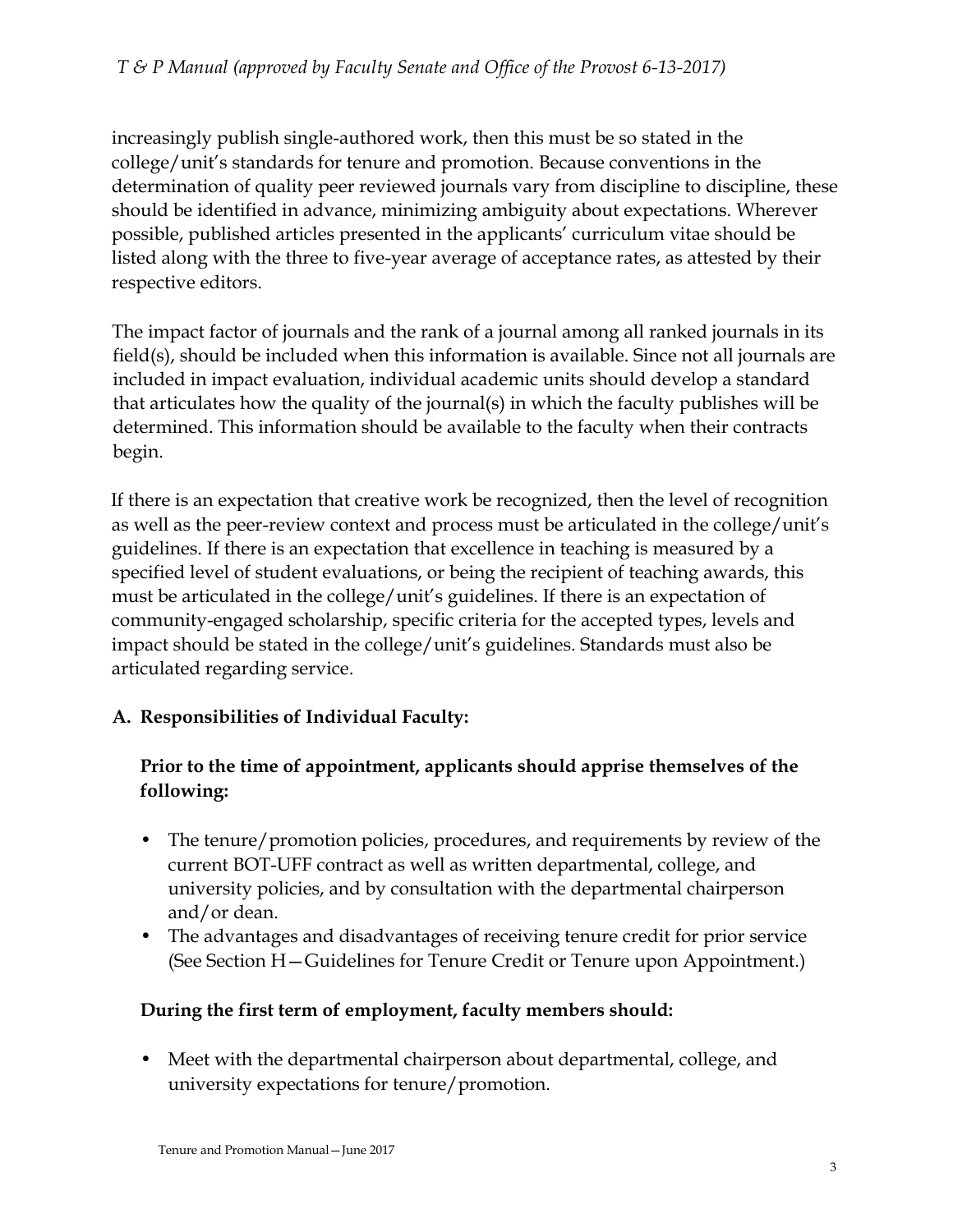- Consult with the chairperson and other departmental members on meeting these expectations.
- Consider reviewing the tenure/promotion application of a recent, successful candidate from the department.
- Recognize that a three-to-five-year career plan can be particularly helpful in planning one's advancement toward a favorable tenure/promotion decision.
- Be formally assigned to a mutually agreeable mentor-mentee relationship, whether within or outside of the faculty member's home department.

#### **Each term faculty members should:**

- Consult with their department chairperson to ensure that their assignment of activities is consistent with the opportunity to continue their work toward meeting the tenure/promotion expectations of the university and the standards of their profession.
- Recognize that the impact of their assignments upon tenure/promotion activities needs to be evaluated carefully. Over-burdensome teaching or service assignments may make it difficult or impossible to carry out the activities necessary for a candidate to be successfully tenured/promoted.
- Recognize that tenure/promotion decisions are a function of the expectations of the department, school/college, university, and profession as well as the execution of formal assignments.
- Meet with their assigned mentor. The mentee should report their activities in their respective annual faculty productivity reports to their departmental chair or school director.

#### **Each year faculty members should:**

- Work toward rendering their research, scholarly, or creative work public. It is expected that faculty members will make their research, scholarly, or creative work public in the manner generally accepted and appropriate for their discipline or profession on a continuing basis.
- Recognize that good teaching is important to the university. In addition to ensuring that student evaluations are carried out in a manner consistent with departmental policies, faculty members are encouraged to engage in peer observation of teaching activities. Collegial activities of this nature are of value to all participants because they promote the sharing of teaching methods and often spark increased discussion of issues of importance to the field of interest. Observations should consider effectiveness in presenting knowledge, information, and ideas by various means or methods. Letters documenting these observations may be included in tenure/promotion files. These letters, along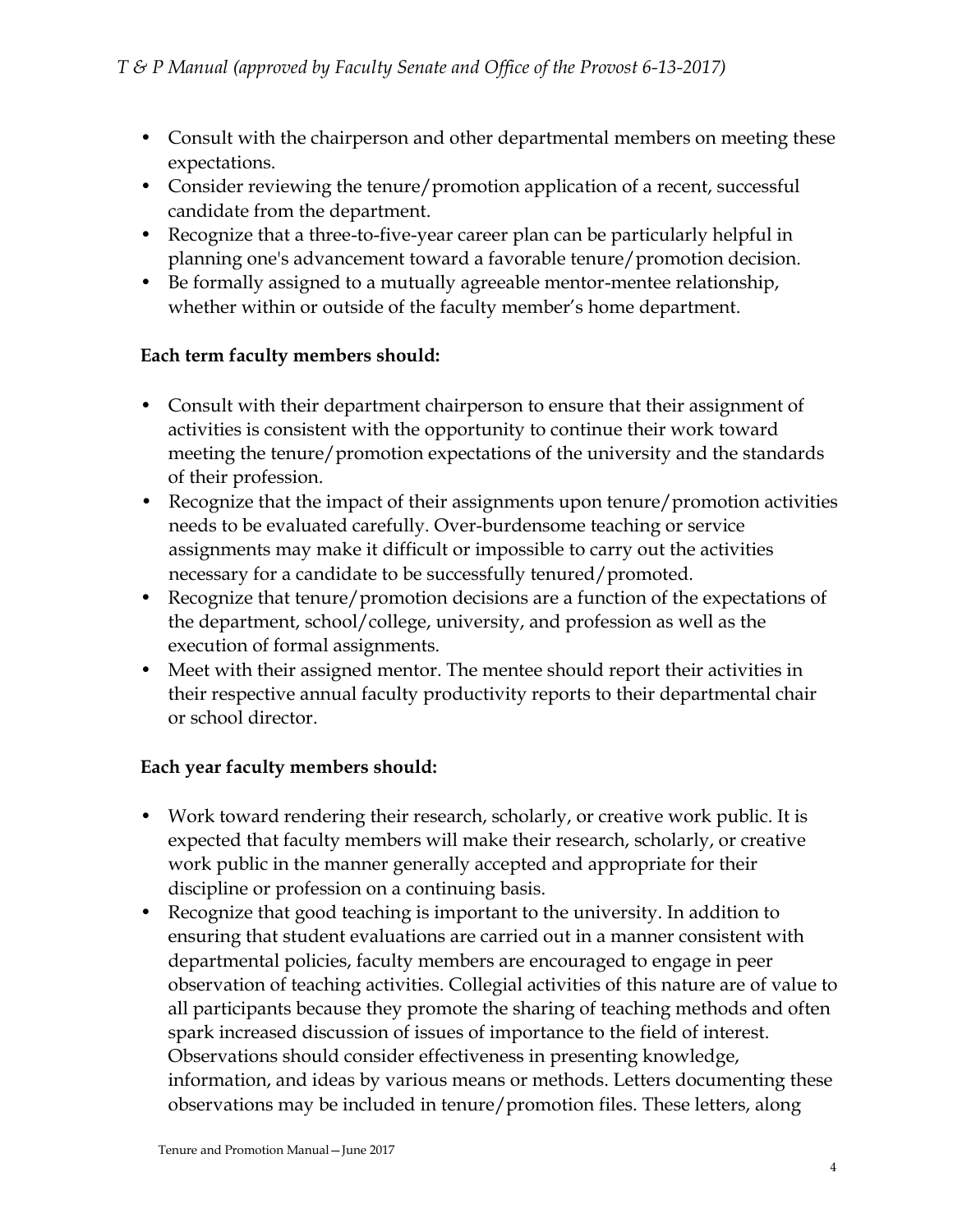with student evaluations help substantiate the quality of teaching for the tenure/promotion file.

- Ensure that appraisal of progress towards tenure/promotion has been made in writing. Utilize this appraisal as a means of assistance and counseling, and request clarification of any unclear aspects of the letter. The BOT-UFF Collective Bargaining Agreement specifies that the purpose of the appraisal is to provide assistance and counseling to candidates to help them to qualify themselves for tenure and that tenure appraisals shall not be the sole basis for a decision concerning tenure for an employee.
- Keep apprised of tenure/promotion policy changes and decisions within the department and university.
- Request evaluation of progress towards promotion once tenured and use this evaluation as a means of assistance and counseling.

An employee shall normally be considered for tenure during the sixth year of continuous service in a tenure-earning position including any prior service credit granted at the time of initial employment. An employee's written request for early tenure consideration is subject to the Provost's written agreement.

#### **During the year prior to applying for tenure/promotion, faculty members should:**

• Organize the tenure/promotion file (see Part III. The Tenure/Promotion File). Provide suggestions for possible individuals who may be asked to write external evaluative letters (see Part III. B. 11.)

#### **During the processing of the application for tenure/promotion:**

- The applicant's complete file (see Part III. The Tenure/Promotion File) must be uploaded to the Tenure/Promotion Portal and available for a minimum of one week for study by all faculty eligible to vote. It is the responsibility of the candidate to confirm that the full file has been uploaded.
- The candidate may add additional materials through the gatekeeper at each stage.
- The candidate has the right to review the contents of the tenure/promotion file and may provide a brief and concise response to any materials therein at each stage of the process, within five days after the committee's letter, the chair's letter, the dean's letter and provost's letter have been uploaded.
- Candidates and other faculty members should recognize that lobbying for tenure/promotion with members of review committees at all levels is inappropriate.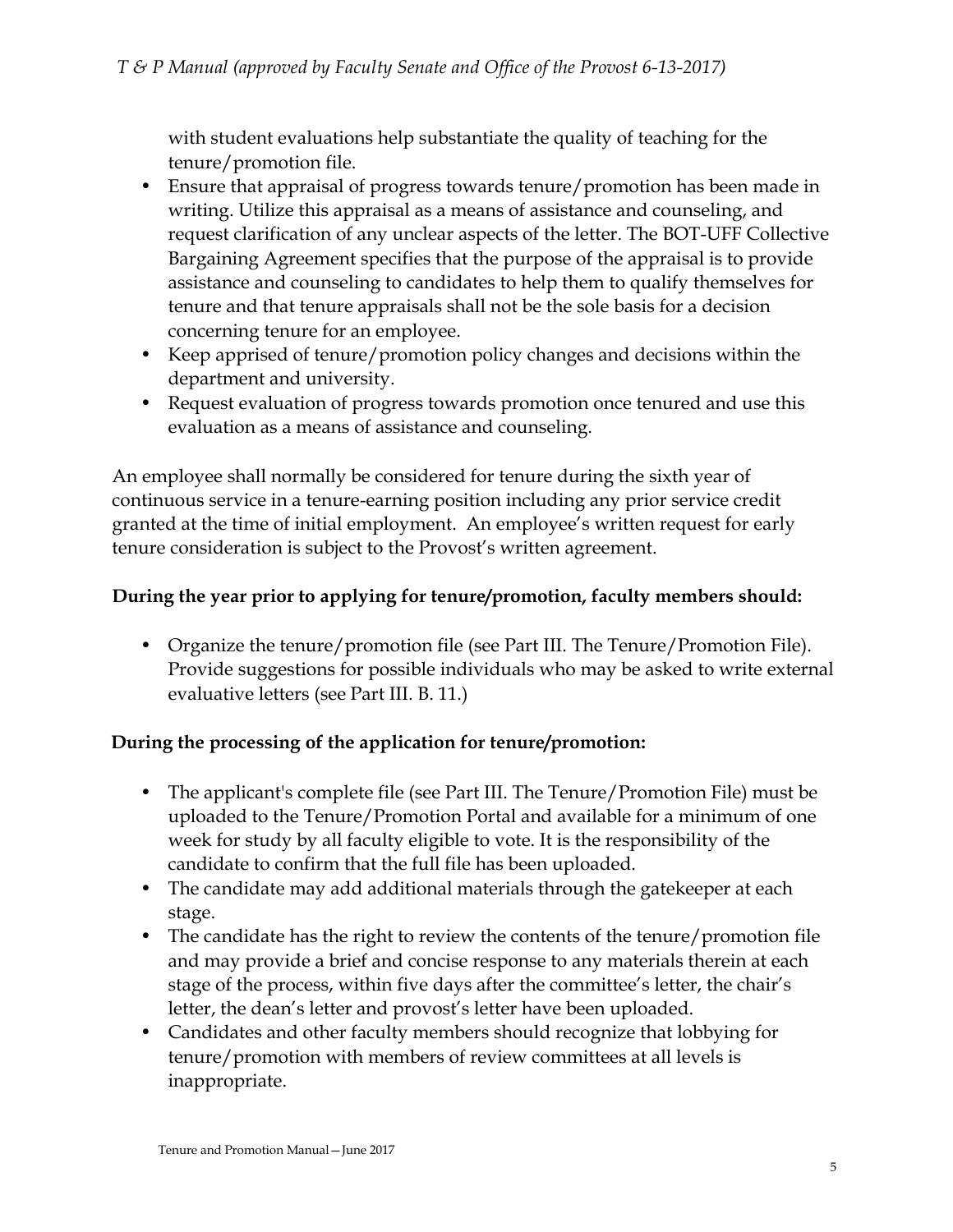#### **Following the award of tenure/promotion, faculty members should recognize that:**

- Professional responsibilities to the university and to one's field of endeavor not only continue but also take on greater importance. A faculty member at the higher ranks is expected to continue growing professionally, consider mentoring other colleagues, and keep apprised of changing expectations within the profession, university, and department.
- Continuing review of the departmental mission and goals and of personal goals is appropriate.

#### **B. Responsibilities of the Departmental Faculty:**

A primary responsibility of the departmental faculty is to create an environment that encourages excellence among colleagues. Experienced faculty members can contribute to their colleagues' growth in a number of important ways (e.g., by reading drafts of proposals and papers, initiating informal discussions of concepts and ideas for research and publication, and providing moral support). Colleagues should periodically discuss the goals and expectations of the department, the school/college, and the university on tenure/promotion. Faculty members also should contribute to the enhancement of the quality of teaching by periodically observing the classroom work of their colleagues and offering constructive ideas for improving pedagogical, communication and conceptual skills.

Periodic faculty meetings should be devoted to discussing departmental expectations, university policies and procedures, and the importance of careful professional review well before a department convenes to consider individual candidates.

Departments should set aside sufficient time for the evaluation of each candidate's application.

When the departmental tenure and promotion committee meets to consider a candidate's application, all eligible members, i.e., tenured, and holding the rank to which the candidate is seeking to be promoted, should be present and each eligible member should have thoroughly reviewed each candidate's file. Faculty who are ineligible to vote on the application may participate to the extent provided for in departmental bylaws but may not vote. For faculty seeking promotion as librarians or clinical/professional practice/research faculty, untenured faculty holding the rank to which the candidate is seeking to be promoted may participate in the departmental committee. Rendering a professional judgment is a basic responsibility of the eligible faculty members and exceptions should be made only for conflict of interest. Such conflicts must be explained at the beginning of the process and persons who claim such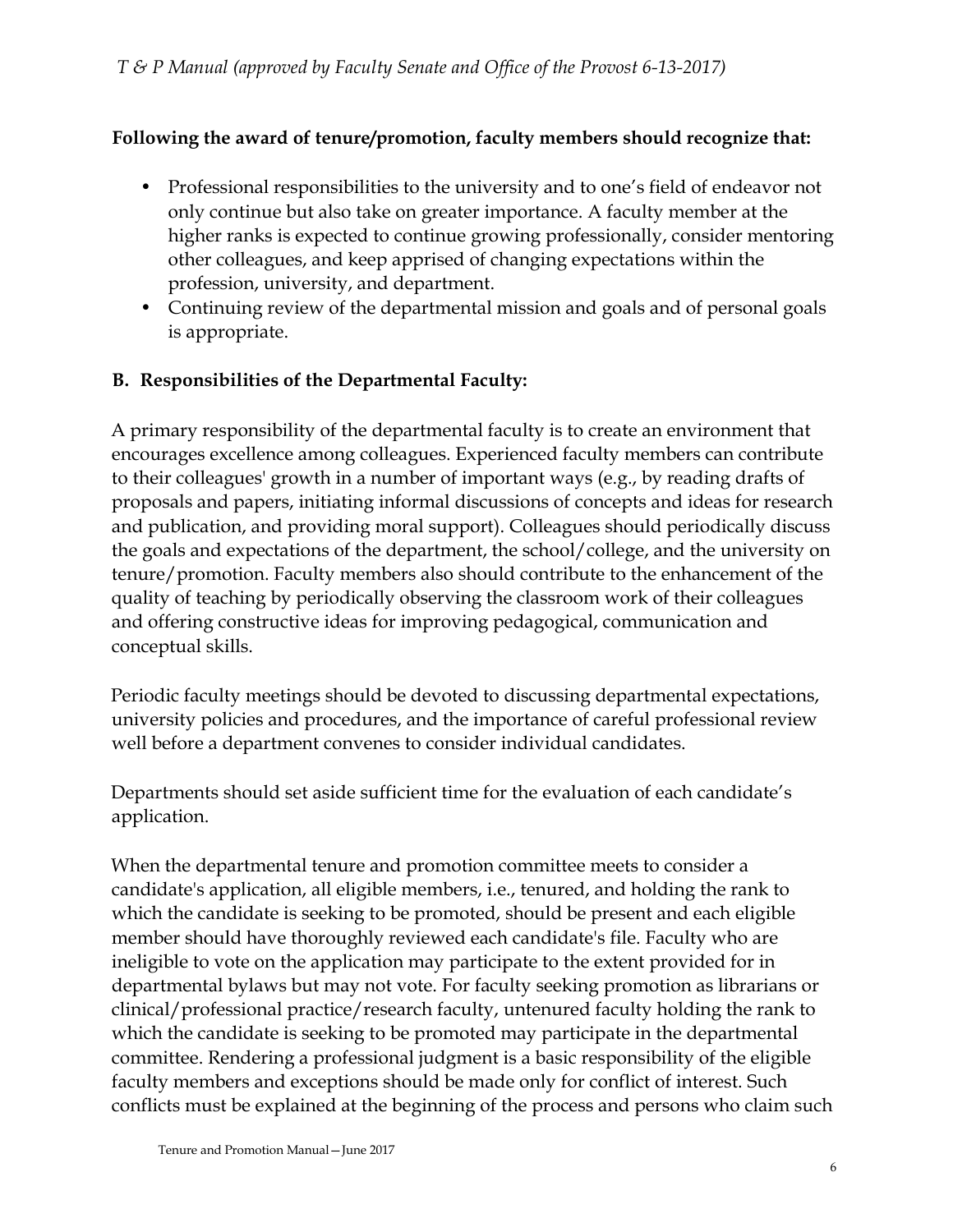conflict should not participate in the evaluation process for that candidate. Such cases should be reported on the appropriate form as conflict of interest. These must be reviewed by, and when cause is found to exist approved by, the chair of the department or other primary unit. A conflict of interest automatically exists for the review of the file of a spouse, significant other, or family member.

Throughout their deliberations, department members have an obligation to render their best professional judgment of the candidate's credentials, contributions, and potential using the standards appropriate to their scholarly or professional field. After discussing the candidates' qualifications fully, the eligible departmental members should vote on each candidate by secret ballot. Once departmental votes are recorded, no additional votes should be cast nor should any vote be changed. Abstentions should be rare, as normally these should only be made for conflict of interest. Departmental members should recognize that discussions of candidates should be confidential, because effective evaluation requires that departmental members be able to speak their minds freely. Persons who abuse this confidentiality compromise the integrity of the process.

In assessing a candidate's application for tenure or promotion, departmental members should consider the candidate's accomplishments, contributions, assigned tasks, and potential to continue to provide significant professional contributions within the context of disciplinary norms and expectations.

The departmental evaluation letter is drafted by the chair of the committee, who is responsible for sharing its contents with the committee members. The committee chair's letter, addressed to the chair of the department, must not be limited to a report of the vote of departmental members. It should thoughtfully describe the role and function of the candidate in the department, the candidate's area of specialization, accomplishments, and contributions; and discuss the strengths and weaknesses of the candidate and any factors which make the evaluation of the candidate difficult for others outside the field (see section on the Departmental Statement in Part III, The Tenure/Promotion File). Fundamental responsibility for evaluating candidates is at the departmental level. Accordingly, explanations of the actual departmental vote are necessary to those evaluating the file at subsequent stages, who, in the absence of adequate explanations, may make inappropriate inferences. In particular, any conflicts of interest and absences must be explained. This letter should be uploaded to the candidate's online tenure/promotion file. The departmental faculty designee (chair of departmental Tenure and Promotion Committee or equivalent) should record the results of the faculty vote in the Portal. The departmental chairperson should discuss the results of the vote and the departmental evaluation letter with the candidate. The departmental vote and evaluation letter will automatically be released for the candidate to view in three days.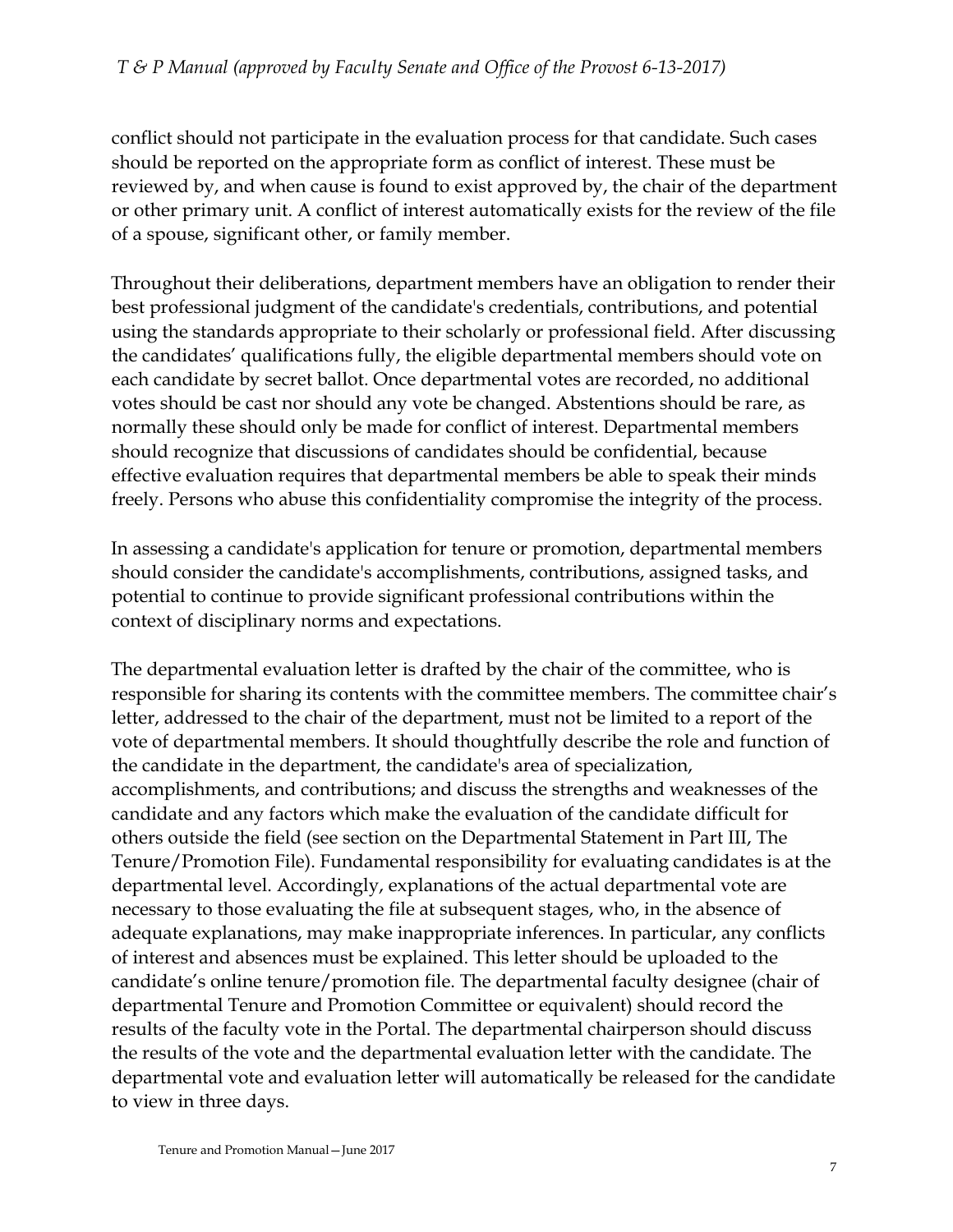#### **In voting on tenure/promotion, the following university policy shall apply:**

- If a department (including the chairperson) has a total of three or more tenured faculty members, only the tenured members of the faculty shall vote on tenure applications.
- If a department (including the chairperson) has a total of three or more tenured faculty members, only these faculty members shall vote on applications for promotion to assistant professor.
- If a department (including the chairperson) has a total of three or more tenured faculty members at the level of associate professor or above, only these faculty members shall vote on applications for promotion to associate professor.
- If a department (including the chairperson) has a total of three or more tenured faculty members at the level of full professor, only these faculty members shall vote on applications for promotion to full professor.
- If a department has fewer than the above-specified minimum number of faculty members, the departmental or college faculty must establish a written policy, which must be approved by the dean and the Provost, which specifies who may vote on that particular type of application. When the above-specified minimum numbers are later met, the general university policy takes precedence over departmental policies.
- If the department chairperson is one of only three in the department to meet the criteria specified above, the chairperson votes with his/her two colleagues and writes a recommendation letter to the dean on behalf of the three voting faculty. In all other cases, the chairperson does not vote with the faculty committee, but rather writes an independent evaluation and recommendation of the candidate. No individual has two opportunities to vote on an application.

### **C. Responsibilities of the Departmental Chairperson:**

*One of the chairperson's most important roles is to guide a faculty member's efforts in achieving tenure and promotion.* The chairperson is a colleague and an administrator, providing ongoing advice, counsel, direction, evaluation, appraisal, and resources that assist the candidate's efforts.

The tenure/promotion process begins prior to the faculty member joining the university. The chairperson should advise potential and new faculty members of:

- The University's tenure/promotion process;
- Their responsibilities to create a record worthy of tenure/promotion;
- The impact of their assignments on the tenure and/or promotion process;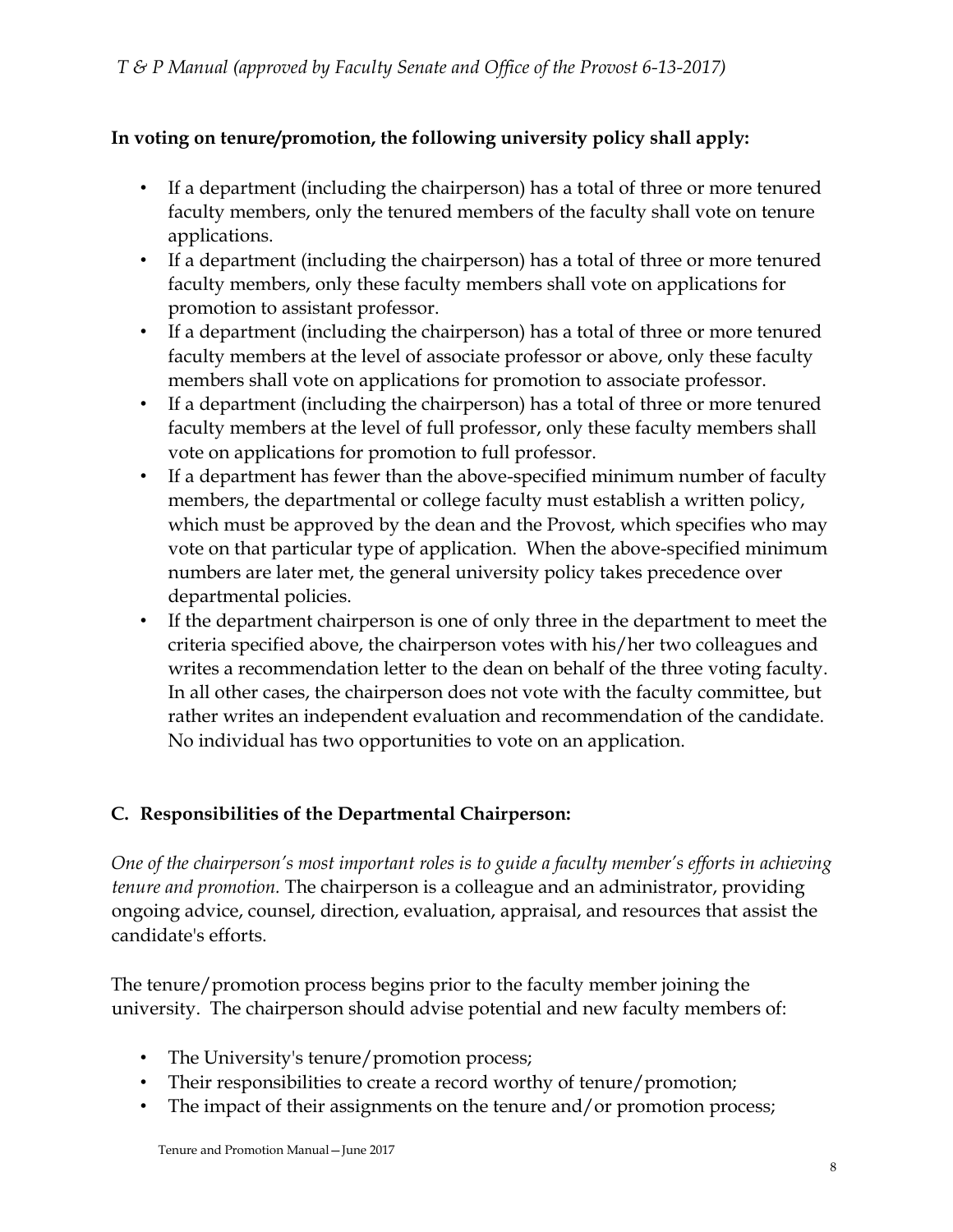- The tenure/promotion policies and procedures of the department, school/college, and the university, and the impact of the expectations of each of these academic units on the tenure and/or promotion process.
- The advantages and disadvantages inherent in receiving tenure credit for prior service. (See Part I. H.).

The chairperson should make clear to the candidate that evaluation is a continuing process based on performance related to expectations. She or he is responsible for creating a positive environment to help the candidate meet department, school/college, and university expectations. To help ensure these expectations are met, the chairperson is expected to meet regularly with each faculty member to discuss his or her progress in the areas of teaching, research and or creative work, and service. The chairperson also should consult informally with faculty members each semester on their progress toward their goals and objectives and their congruence with the goals and objectives of the academic units.

The chairperson must provide faculty members with written annual appraisals that should be discussed prior to insertion in personnel files.

Chairpersons may encourage senior faculty members to serve as mentors, and may advise candidates to seek mentors who can provide valuable information and advice to all parties to the tenure and/or promotion process. New tenure-track faculty should have an appropriate mentor assigned to them during their first semester of employment.

The chairperson should be aware of his/her responsibilities to faculty members, especially when assigning duties to untenured faculty, since over-burdensome or unrelated activities distract a faculty member from his or her professional development.

The chairperson should ensure that the department's tenure and/or promotion policies and procedures are posted online on the school/college website, that faculty members are aware of them, and that these policies and procedures are followed.

The chairperson has an important role in supervising the preparation of a candidate's application file. This role is especially important in ensuring that the file is well organized and complete and that departmental procedures for obtaining external letters of evaluation are followed.

In all cases except where the chairperson is required to provide the third vote in the departmental committee (see above), the chairperson is expected to provide an independent review of the candidate. They have an obligation to render their best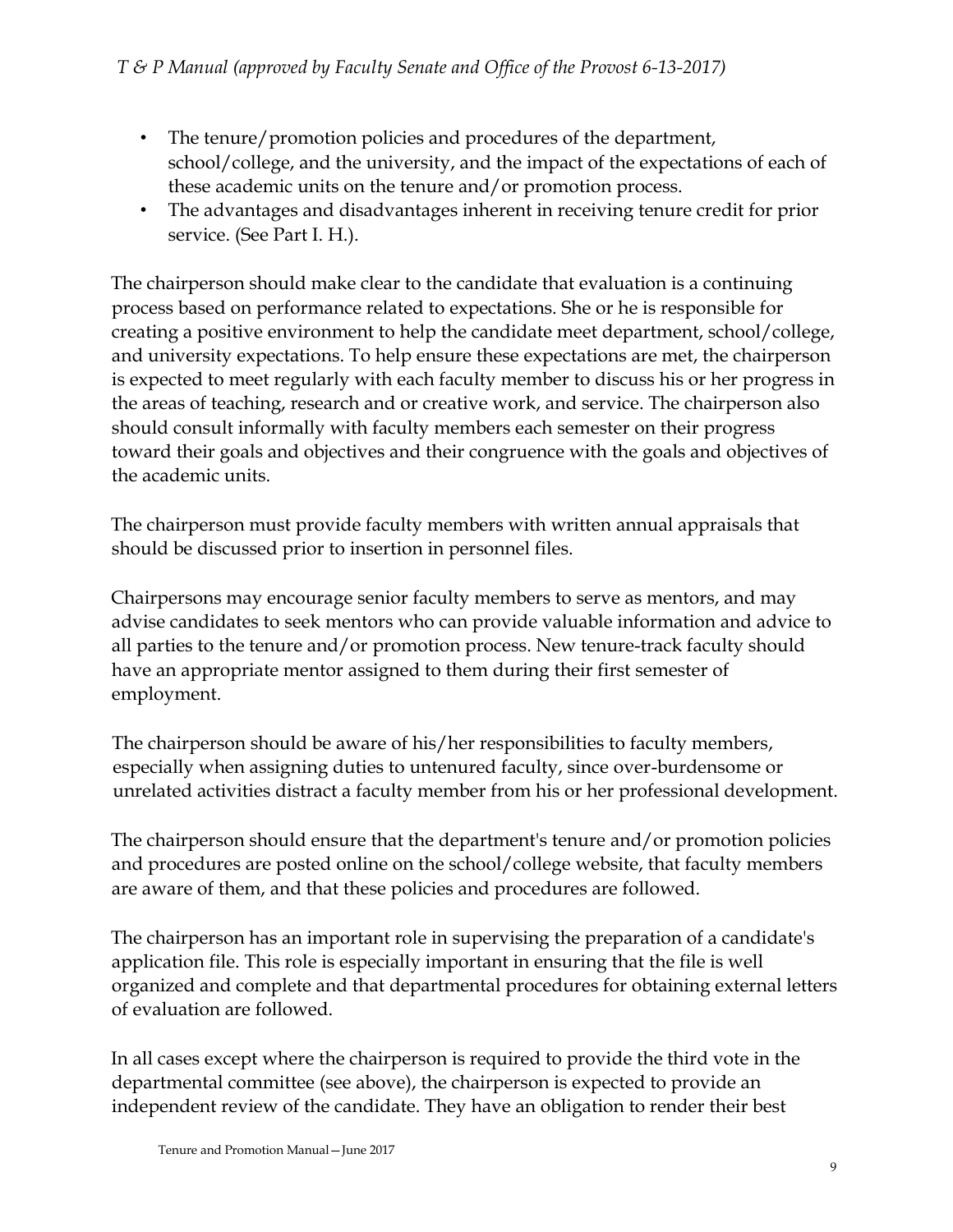professional judgment of the candidate's credentials, contributions, and potential using the standards appropriate to the scholarly or professional field. They should consider the candidate's accomplishments, contributions, assigned tasks, and potential to make significant professional contributions, and the university's criteria. When the chairperson has reached a decision on a candidate, a detailed written statement giving her or his reasons should be addressed to the dean and uploaded to the candidate's file. The departmental chairperson should discuss the recommendation and the chairperson's evaluation letter with the candidate. The chair's recommendation and evaluation letter will automatically be released for the candidate to view in three days. Chairpersons must recognize that lobbying for or against a candidate is inappropriate and undermines the integrity of the evaluation process.

#### **D. Responsibilities of the School/College Committee:**

The school/college committee serves primarily to provide a faculty review of applications for tenure and/or promotion that (a) furnishes a professional evaluation from a broader perspective than the departmental evaluation and (b) encourages departments and chairpersons to undertake their evaluations in a professional and fair manner.

A committee should be elected by the faculty of each school/college in accordance with written policies, which have been approved by that faculty. Copies of these policies should be posted online on the websites of the school/college and the Office of the Provost. Candidates and untenured members of the faculty (except for Library) should not serve on such committees.

The principle of participating in the evaluation at only one step of the process is essential. Thus faculty on the school/college committee must recuse themselves from advocating for or against or voting on individuals from their department. They may respond to questions posed by other committee members.

Normally elections for such committees should be conducted near the end of the spring term. It is recommended that a written notice soliciting nominations be sent to all faculty members in the school/college, that nominees be given the opportunity to withdraw as candidates should they wish to do so, and that an election be conducted. The results of the election should be announced in a memo to the faculty and a copy should be forwarded to the dean and the Provost. The policies should allow for continuity on the committee; staggered two or three-year terms for committee members can accomplish this end.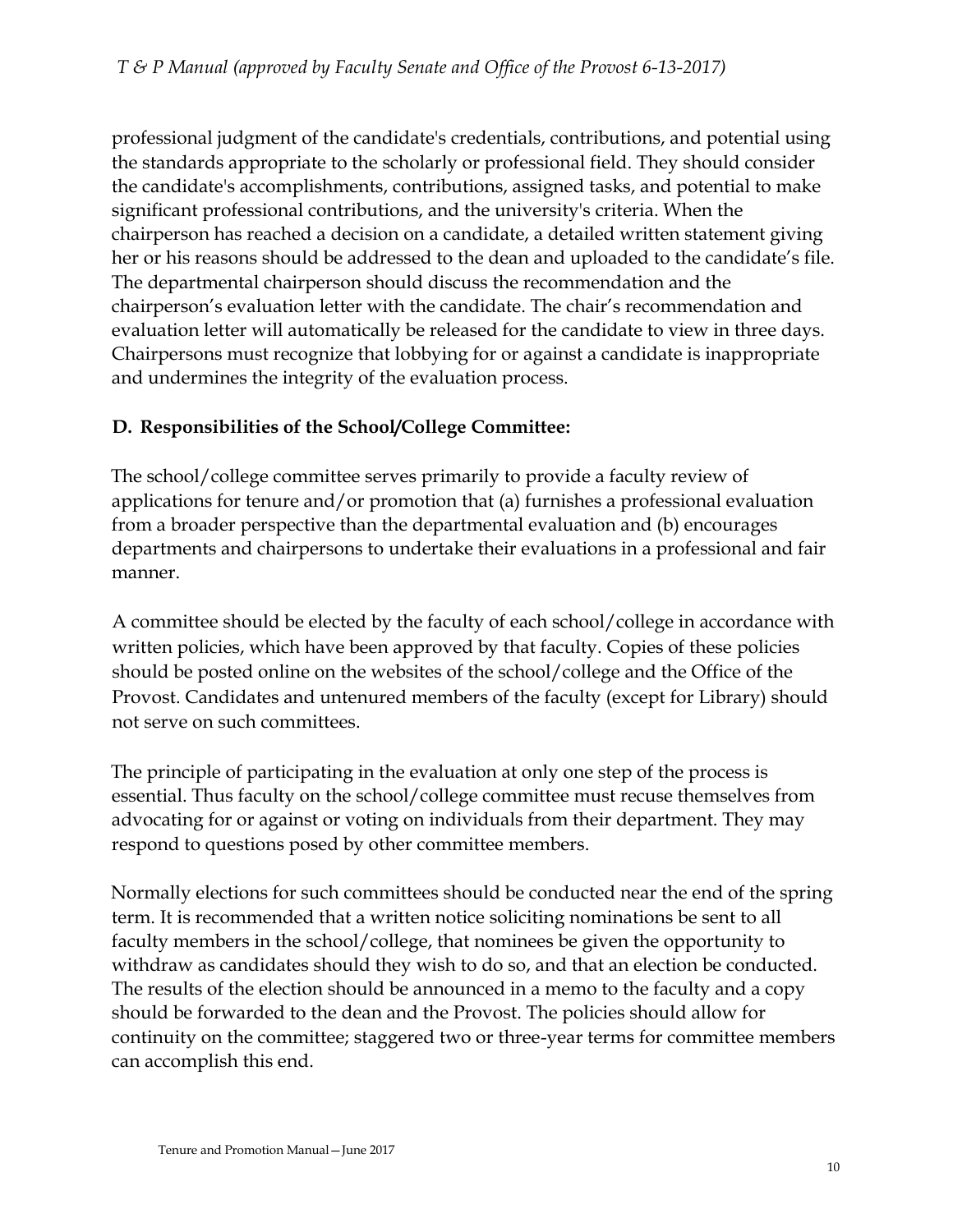Ideally, committee chairpersons will have served on the committee previously and should have a copy of recommendations made by previous committees. Past committee chairs should be available to advise departmental chairpersons and candidates on the content of application files.

The school/college committee should have written policies that provide for:

- Meeting with the dean of the school/college before considering candidates. The committee should also review and discuss policies, procedures, and criteria.
- When the committee meets to consider the candidates' applications.
- Composition, deliberation and voting of the Committee.
- Each committee member should have thoroughly reviewed each candidate's file.

In assessing a candidate's application for tenure and/or promotion, committee members should consider the candidate's accomplishments, contributions, assigned tasks, and potential to continue providing significant professional contributions.

Committee members must take time to adequately discuss each candidate. Committee members should feel free to ask questions. If the committee requests additional information beyond that existing in the tenure file, sufficient time must be allowed so that the candidate and the departmental chairperson may respond to such information.

Throughout their deliberations, committee members have an obligation to render their best professional judgment of the candidate's credentials, contributions, and potential, using the appropriate standards. After fully discussing the candidates' qualifications, the committee members should vote on each candidate by secret ballot. Committee members should recognize that discussions within the committee must remain confidential. Effective evaluation requires that committee members be able to speak their minds freely; persons who abuse this confidentiality undermine the review process.

For each candidate, the committee should provide a detailed written statement assessing the strengths and weaknesses of the candidate. This statement should be addressed to the dean and uploaded to the candidate's tenure and/or promotion file. The results of the committee vote should be recorded by the committee chair in the Portal. A notification will be sent to the dean, the departmental chairperson, and the candidate. The departmental chairperson should discuss the committee vote and written statement with the candidate. The committee vote and written statement will then be released for the candidate to view. The committee vote and written evaluation will automatically be released for the candidate to view in three days. The departmental chairperson shall inform the faculty of the candidate's department.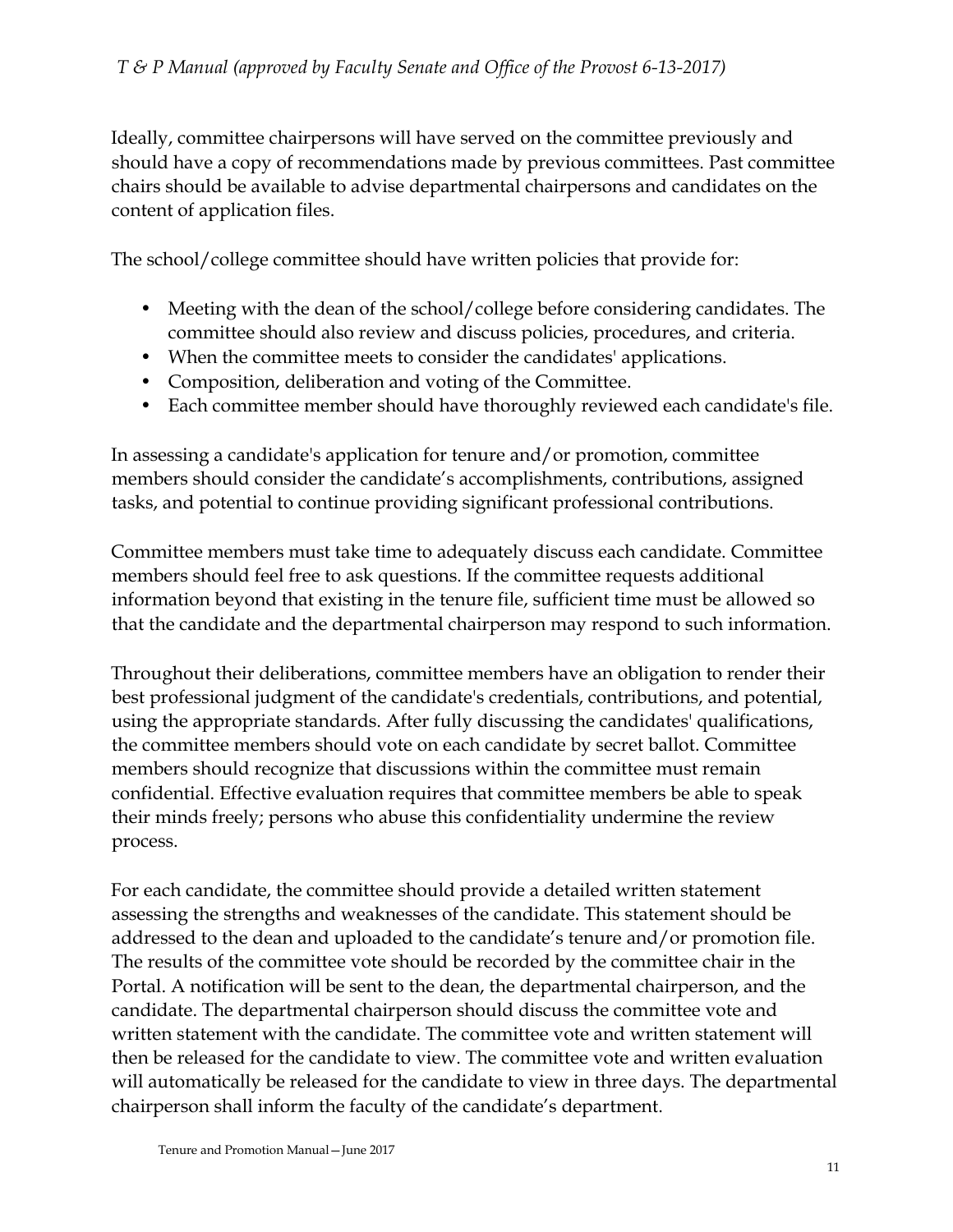Each academic year, the committee should issue a written report to the faculty on the results of its deliberations. This report should include any recommendations for revisions of procedures and any advice on the content of files.

The committee also must evaluate any requests for the granting of tenure upon appointment for any faculty members within the school/college. The department that requests such an appointment should provide the committee with detailed information, which allows for the fair and professional evaluation of the applicant's qualifications for tenure. At a minimum, the committee should be presented with a vote by the departmental faculty, a departmental statement explaining the applicant's accomplishments and qualifications for tenure, and detailed curriculum vitae. The committee should provide a detailed written statement assessing the strengths and weaknesses of the candidate. This statement should be addressed to the dean with copies to the candidate and the departmental chairperson.

#### **E. Responsibilities of the Dean:**

As the chief academic and administrative officer of the school/college, the dean's role in the tenure and/or promotion process begins long before a candidate applies. The dean must ensure that appropriate annual reviews and appraisals are conducted in a fair and timely manner, that assignments are made appropriately and fairly, and that departmental chairpersons and departments are fulfilling their missions and responsibilities. The dean should ensure that faculty members who request credit toward tenure as they seek employment at the university are carefully advised as to the university's tenure policies, procedures, and criteria. Faculty members should not be granted such credit if it will disadvantage their prospects for tenure later (see Section H. Guidelines for Tenure Credit or Tenure Upon Appointment). The dean is responsible for providing an annual evaluation (and other required evaluations, e.g. appraisals of progress toward tenure) for departmental chairpersons and for other faculty members assigned primarily to administrative posts within the school/college. In addition to considering other aspects of the chairperson's responsibilities, such an evaluation should consider how well the chairperson is performing her or his responsibilities on advisement, evaluation, and facilitation of candidates for tenure and/or promotion.

The dean should discuss university policies, procedures, and criteria for tenure and/or promotion with the school/college committee before the committee receives application files. It is not appropriate for the dean to lobby department members, chairpersons, or school/college committee members for or against any application for tenure and/or promotion. Such efforts seriously undermine the review process.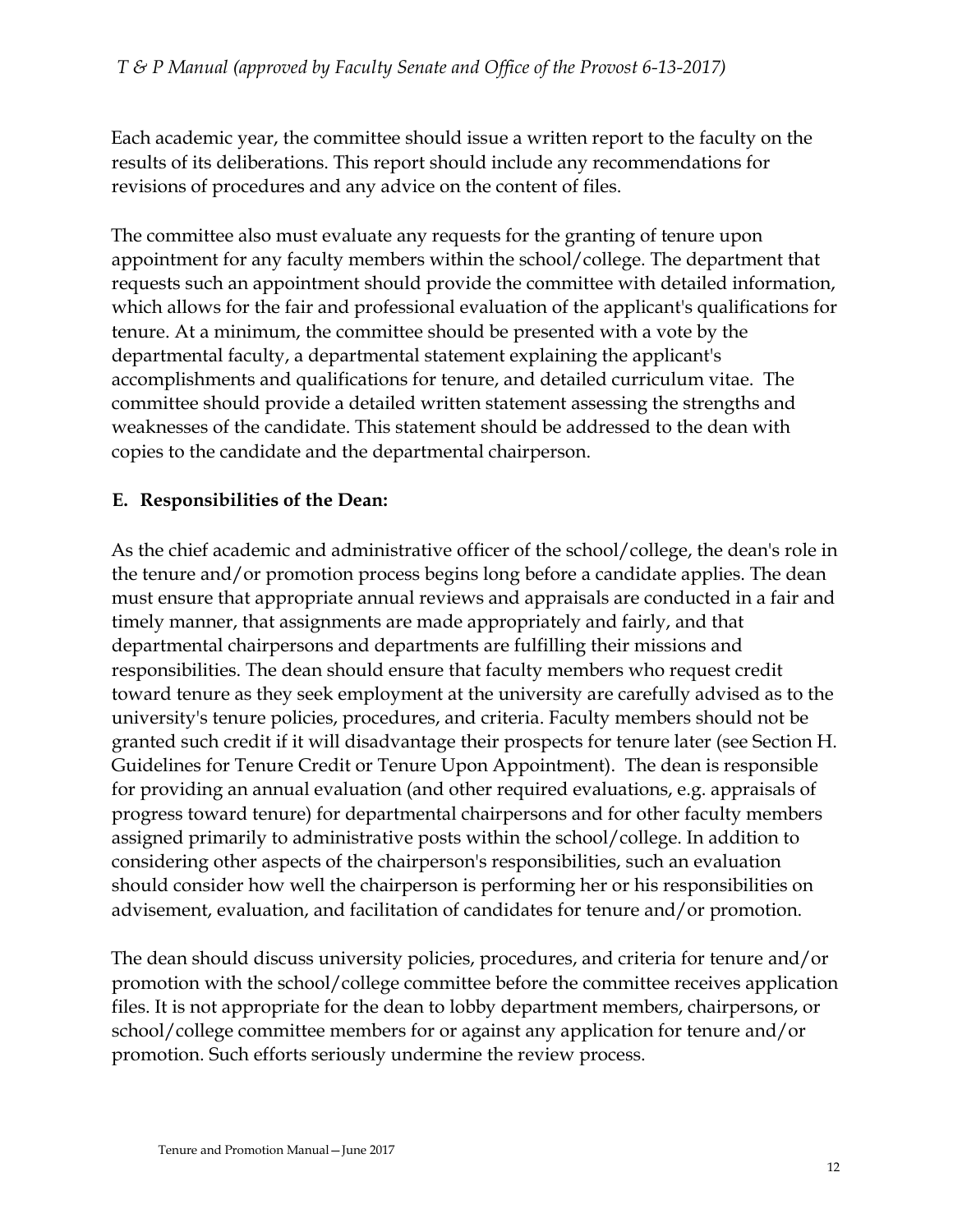The dean has an obligation to render her or his best professional judgment of the candidate's credentials, contributions, and potential using the appropriate standards. In assessing a candidate's application for tenure and/or promotion, the dean should consider carefully the departmental evaluation, the recommendation of the chairperson, and the recommendation of the school/college committee. The dean should consider the candidate's accomplishments, contributions, assigned tasks, and potential to continue providing significant professional contributions, and the university's standards. The dean may consult with others, if he or she feels the need to acquire additional information. The dean should notify the departmental chairperson, who, in turn, should notify the candidate regarding both the sort of information to be gathered and the information that is finally acquired. The dean must reach a decision regarding the candidates for tenure and promotion within 30 days of receiving all preceding recommendations. Additional consultations, solicitations of additional reviews, or additional information must be accomplished within the 30-day period.

When the dean has reached a decision regarding tenure and/or promotion, a detailed written statement explaining her or his recommendation and the strengths and weaknesses of the candidate should be uploaded to the candidate's tenure and/or promotion file. A notification will be sent to the provost, college committee chairperson, departmental chairperson, and the candidate. The departmental chairperson shall discuss the dean's recommendation and written statement with the candidate. The committee vote and written evaluation will automatically be released for the candidate to view in three days.

#### **Hiring with Tenure**

If anyone is to be hired with tenure, the dean must ensure that sufficiently detailed information is presented to the department and the school/college committee that allows for a timely, fair, and professional evaluation of the applicant's qualifications.

The dean is responsible for ensuring that current copies of the following documents are maintained and posted online:

- The written tenure/promotion policies and procedures for each department within the school/college;
- The school/college procedures for electing a committee to review tenure/ promotion applications;
- Reports made by that committee containing recommendations for revisions in school/college or departmental procedures, and advice on the contents of application files.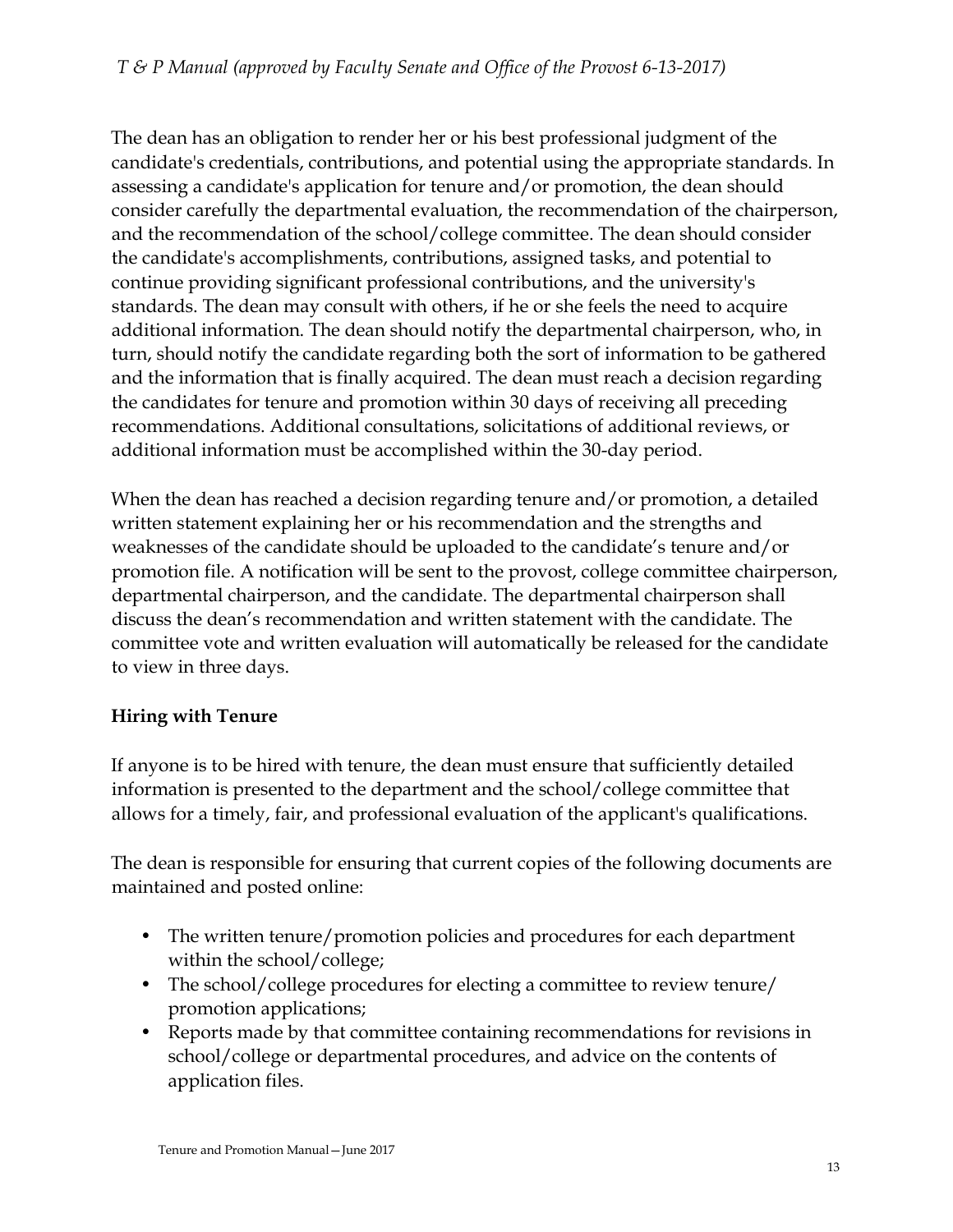Each year the dean should distribute online before the end of January a timetable indicating at minimum:

- The period during which departments and chairpersons should conduct their deliberations;
- The deadline for school/college committee consideration;
- The deadline for forwarding the dean's decision to the Provost.

#### **F. Responsibilities of the Provost and Executive Vice President:**

As the chief academic officer of the university, the Provost;

- Promotes an environment which fosters professional growth and development;
- Fully informs faculty of the tenure and/or promotion policies, guidelines and process;
- Establishes a consistent timetable to ensure sufficient time for preparation and deliberation;
- Ensures that the schools/colleges are fulfilling their missions and conducting their evaluations in a fair and professional manner;
- Either meets (or designates someone to meet) with applicants for faculty positions who qualify for tenure credit or tenure upon appointment (see Section H. Guidelines for Tenure Credit or Tenure upon Appointment).

The Provost has an obligation to render her or his best professional judgment of the candidate's credentials, contributions, and potential using the appropriate standards. In assessing the candidate's application and accomplishments, the Provost should consider the articulated mission of the candidate's school/college, the candidate's accomplishments, contributions, assigned tasks, and potential to continue providing significant professional contributions; the university's standards and criteria; and the evaluations of the department, chairperson, school/college committee, and the dean.

• The Provost may consult with the chair of the department tenure and promotion committee, the department chair, the chair of the college tenure and promotion committee, the dean, or other individuals whose advice could assist the Provost in making a decision.

When the Provost has reached a decision regarding the candidates for tenure/promotion, a detailed written statement explaining his or her recommendations should be addressed to the President and uploaded to the candidate's tenure and/or promotion file. A notification will be sent to the president, dean, college committee chairperson, departmental chairperson, and the candidate. The departmental chairperson should discuss the Provost's recommendation or final decision and written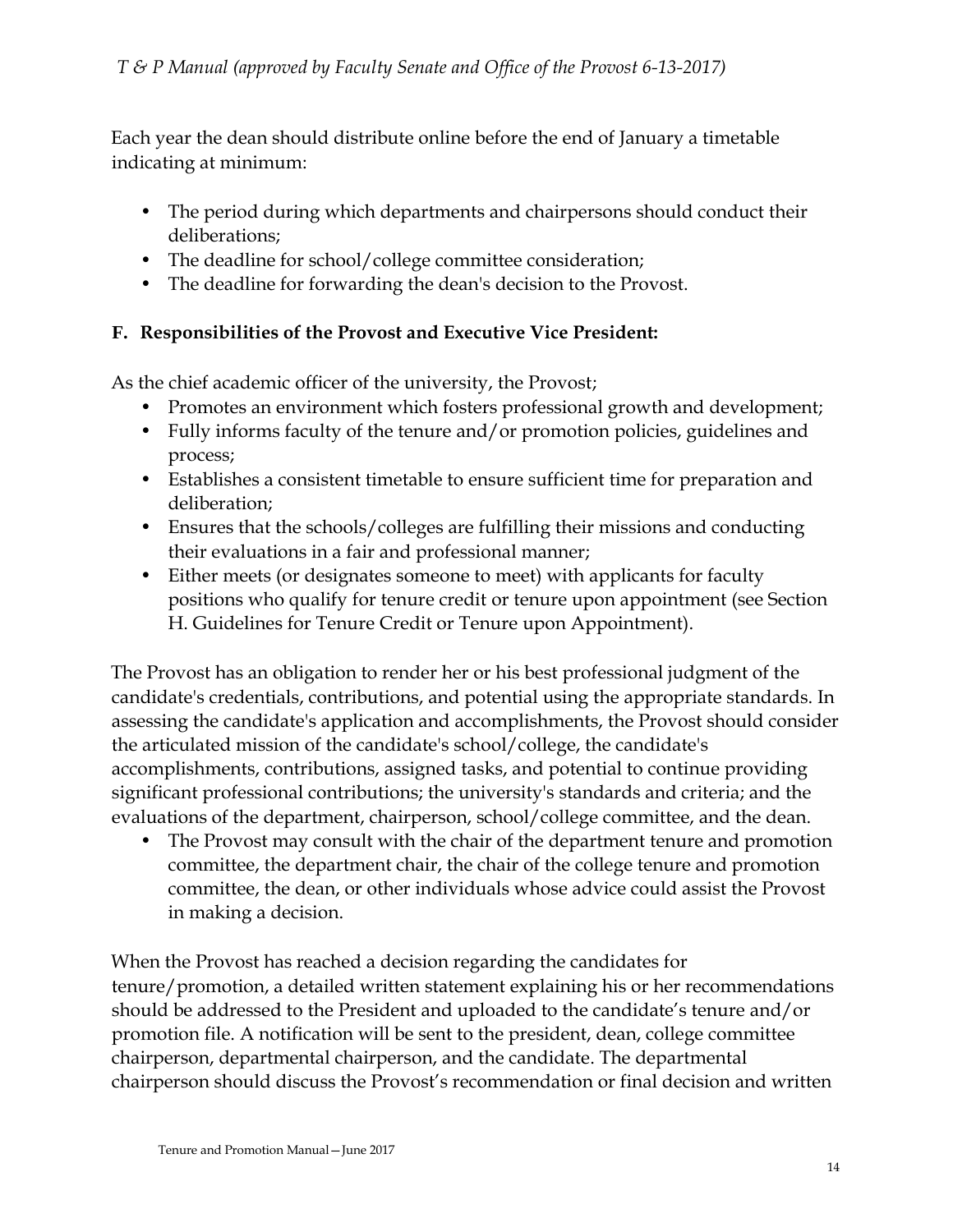statement with the candidate. The Provost's recommendation or final decision and written statement will automatically be released for the candidate to view in three days.

It is the Provost's role to have this Tenure and Promotion Policies and Procedures Manual reviewed by the faculty every seven years.

#### **G. Responsibilities of the President:**

The President has an obligation to render her or his best professional judgment of the candidate's credentials, contributions, and potential using the appropriate standards. In assessing the candidate's application and accomplishments, the President should consider the articulated mission and standards of the candidate's school/college, the candidate's accomplishments, contributions, assigned tasks, and potential to continue providing significant professional contributions; the university's criteria; and the evaluations of the department, chairperson, school/college committee, dean, and Provost.

The President is responsible for ensuring that approved tenure applications are forwarded to the FIU Board of Trustees with the appropriate information.

#### **H. Guidelines for Tenure Credit or Tenure upon Appointment:**

Usually, no more than three years should be credited toward tenure eligibility at the time of appointment. Requests for exceptions to this limitation will be considered by the Provost upon recommendation of the dean and the department chairperson.

**1. Tenure Credit:** The appointment of a faculty member who qualifies for one or more years of tenure credit places special responsibilities on the university as well as the faculty member. A decision to grant such credit must be considered carefully since it affects both the faculty member's career and the university. The Provost (or his/her designee) shall meet with and counsel faculty members who qualify for tenure credit to make certain that they are fully informed of the consequences of the decision.

The decision to grant tenure credit should not be made until after the faculty member's record of research, publication or creative work, teaching, and service have been reviewed. Factors to be considered in reviewing such an application include:

• a determination of the record to date;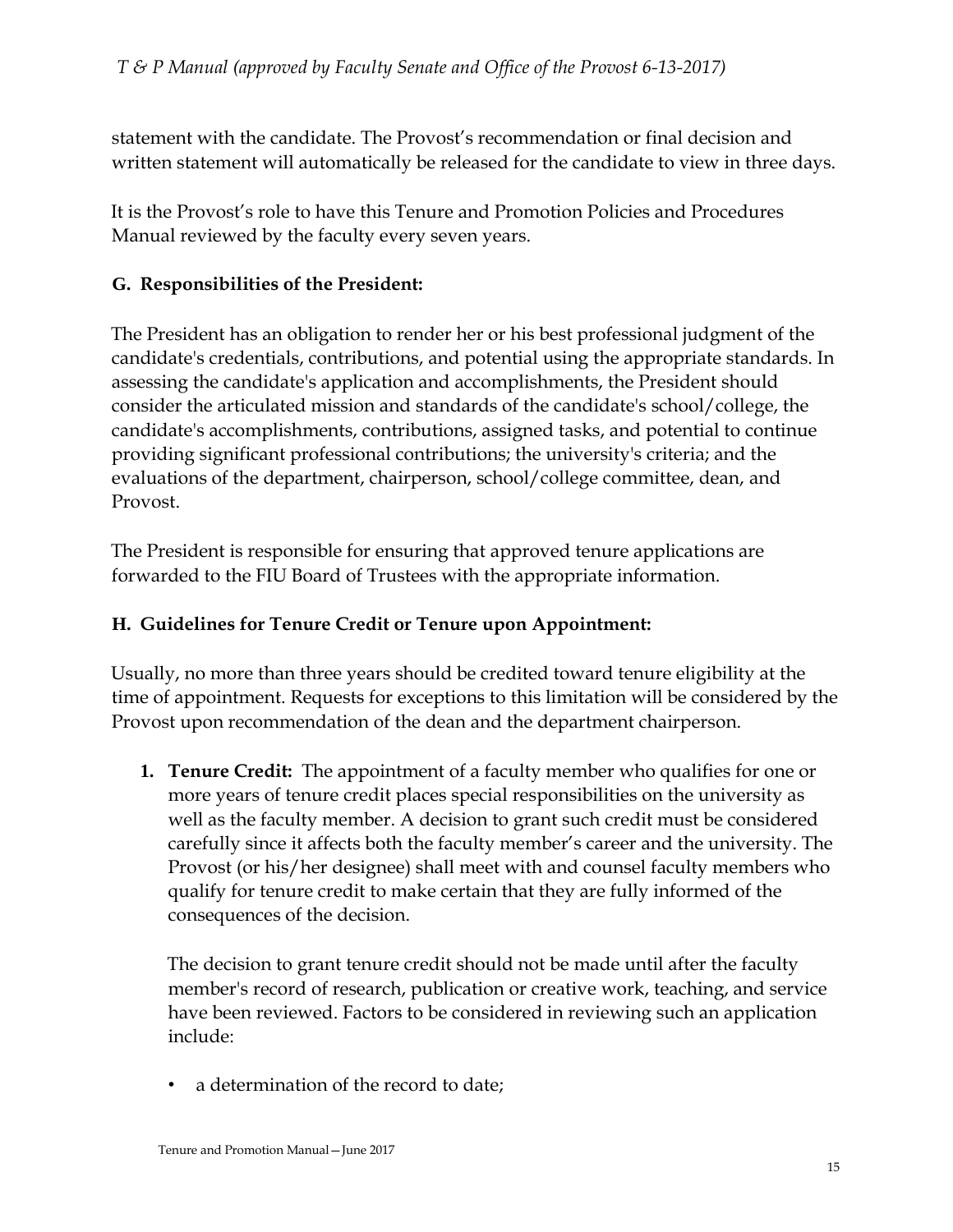- current and planned activities that can reasonably be expected to be completed;
- evidence of sustained accomplishment in the past and a promise of continued achievement;
- time needed for the adjusting to the new environment.

Where employees are credited with tenure-earning service at the time of initial appointment, all or a portion of such credit may, at any time prior to formal application for tenure, be withdrawn once by the faculty member.

**2. Tenure upon Appointment:** Anyone appointed with tenure must be subject to a thorough review and evaluation process within the department, school/college, and the university. This process must include an interview by the tenured members of the department as well as a vote and detailed letter describing the strengths and weaknesses of the candidate. A file containing a detailed curriculum vita, the departmental letter and vote, the departmental chair's recommendation, the vote and written evaluation of the school/college committee, and the dean's evaluation and recommendation must be submitted to the Provost. The candidate must be informed in the letter of offer that the decision regarding tenure upon appointment is made by the Board of Trustees upon recommendation by the President.

Tenured FIU employees who transfer within FIU and who are employed in the same or similar discipline may transfer their tenure if a vacancy exists and they are offered employment through the normal hiring process. For tenure-earning faculty, the amount of prior FIU service creditable toward tenure within FIU may, by mutual agreement, be all or part of such service. When a tenured FIU employee is transferred as a result of a reorganization within the university and is employed in the same or similar discipline in which tenure was granted, the employee's tenure shall be transferred to the new department.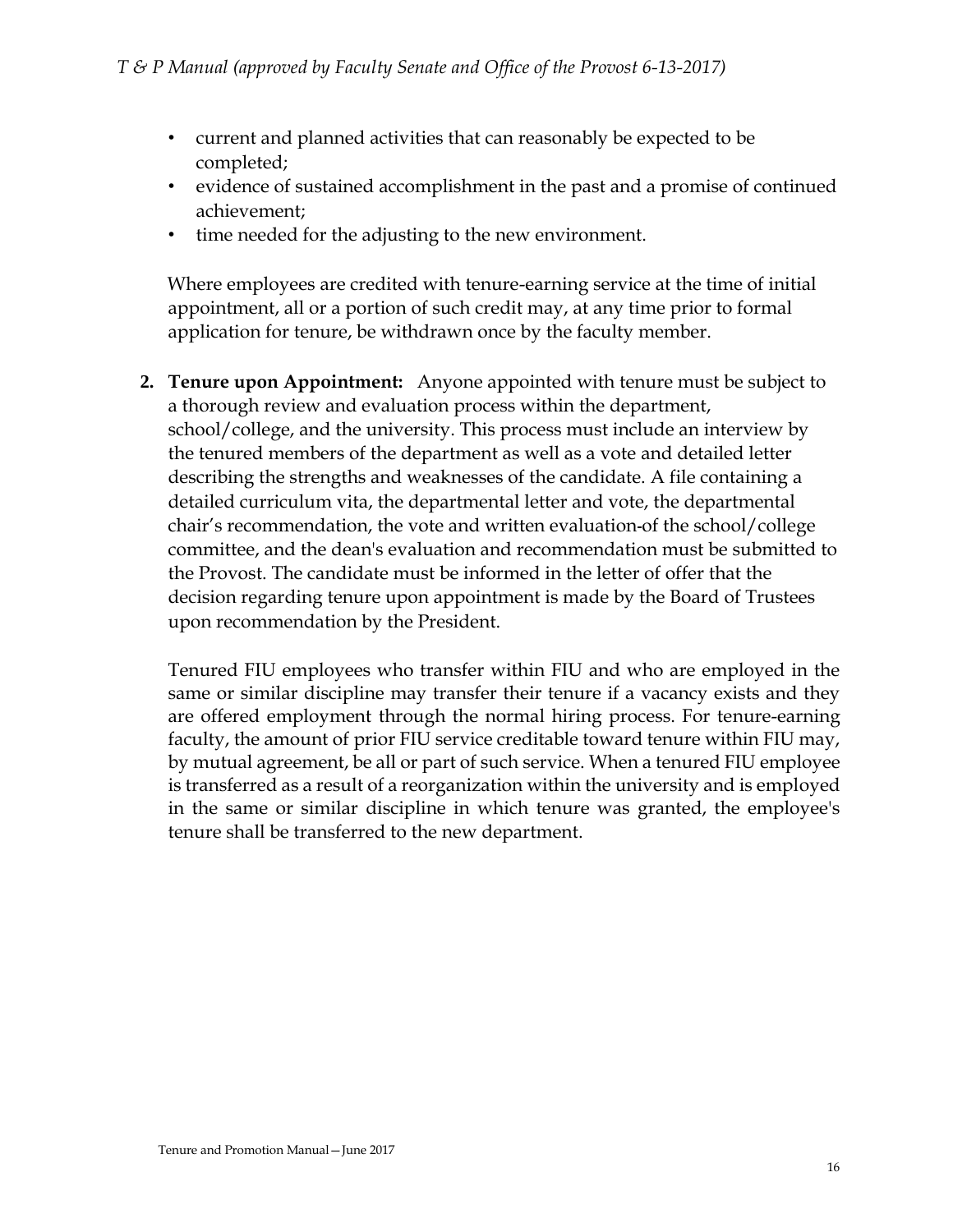# **Part II: Tenure and Promotion Policies & Procedures**

#### **TENURE**

#### **A. Tenure Evaluation**

- 1. Tenure is awarded upon demonstration of highly competent performance during the entire term of tenure earning service at the university. Tenure criteria shall address the areas of teaching; research, creative work, community-engaged scholarship and other scholarly activities; and service to the public, the discipline, and the university including those professional responsibilities consistent with faculty status.
- 2. Performance for each year shall be evaluated with respect to the rank held.
- 3. In quality, quantity and consistency, such performance must provide grounds for assurance that future performance will constitute a significant professional contribution.
- 4. All tenure-earning faculty will be reviewed in their third year of employment. For faculty hired with two or more years of tenure credit, this review should take place in the second year of employment.

#### **B. Eligibility**

- 1. Normally, only employees with the rank of associate professor and professor shall be eligible for tenure.
- 2. Except for employees who, by virtue of prior service credited at time of appointment, are eligible for consideration earlier, an employee must be considered for tenure during the sixth year of continuous service in a tenureearning position. Any deviations from this schedule must be approved by the Provost. Part-time service of an employee shall be accumulated. For example, two semesters of half-time service shall be considered one-half year of service for purposes of tenure eligibility. An employee shall normally be considered for tenure only once.
- 3. Anyone appointed with tenure must be subject to a thorough review and evaluation process as described in H.2. above. The Provost recommends to the President and the President's recommendation must be approved by the BOT.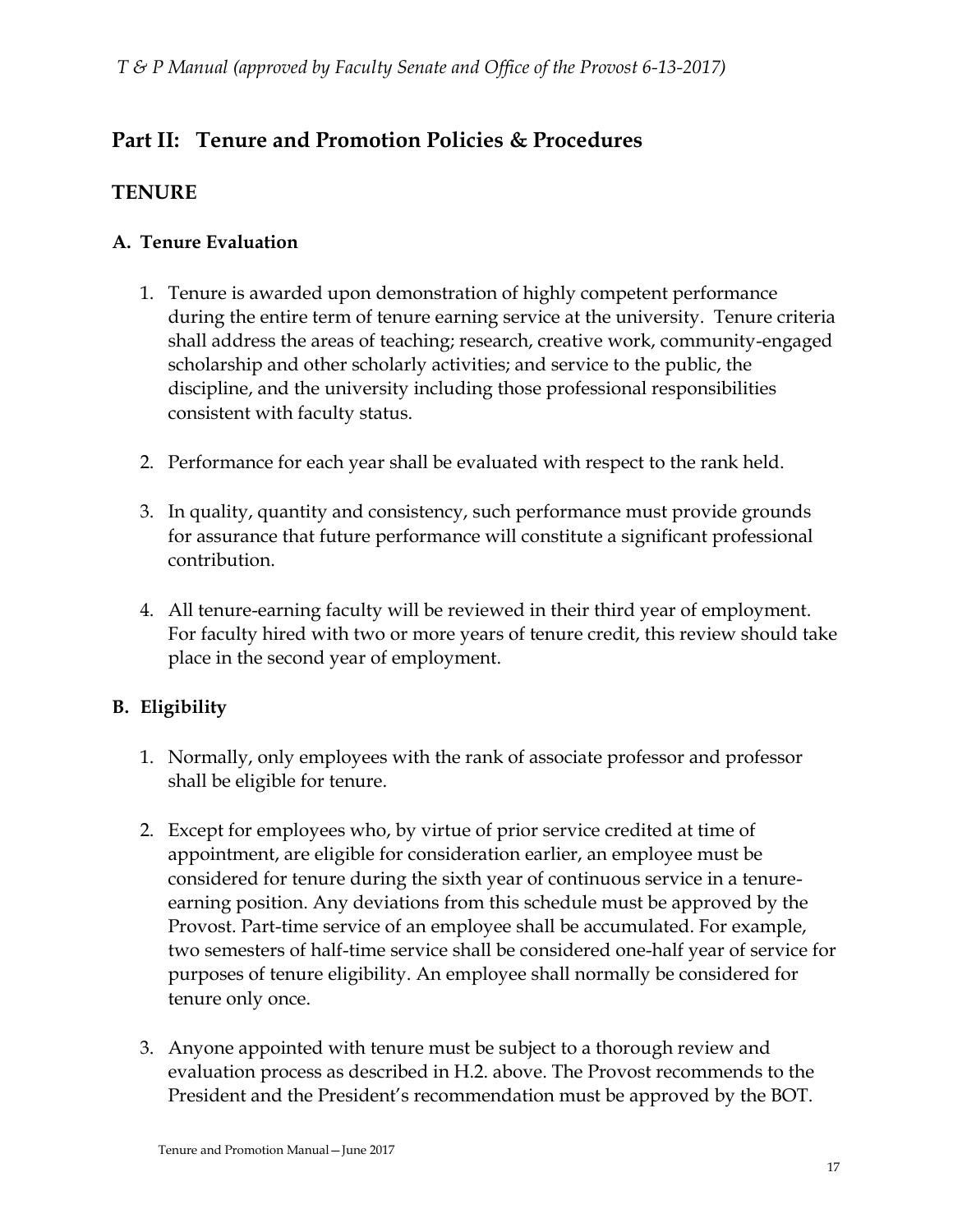4. See H.2. above for eligibility of tenured FIU employees who transfer within FIU. For tenure-earning faculty, the amount of prior FIU service creditable toward tenure within FIU may, by mutual agreement, be all or part of such service.

#### **C. Credit toward Eligibility**

- 1. At the time of employment, the Provost may credit an employee with tenureearning service from another institution of higher education; however, such credit is typically limited to not more than three years of tenure-earning service.
- 2. Where employees are credited with tenure-earning service at the time of initial appointment, all or a portion of such credit may be withdrawn once by the employee prior to formal application for tenure.

#### **D. Tenure Review: the Sixth Year**

1. By May 15 of the sixth year of service at the University, an employee eligible for tenure shall either be recommended for tenure by the President or given notice that the next academic year will be the employee's last year of employment with FIU. The President's recommendation for tenure will be submitted for ratification by the Board at its next scheduled meeting, but not later than July 15. If the Board does not award tenure to the employee, the employee shall be given notice that the next academic year will be the employee's last year of employment with FIU. The employee shall be notified in writing by the President or designee within five (5) days of the Board's rejection of the President's recommendation. Denial of tenure by either the President or the Board shall include a statement that the employee has seven (7) days to request a statement of the reasons. Upon written request by an employee within seven (7) days of the employee's receipt of notice that further employment will not be offered, the President or Board, as appropriate, shall provide the employee with a written statement of reasons why tenure was not granted. Should an employee elect not to request such a written statement of reasons, the date of the act or omission giving rise to any grievance concerning denial of tenure shall be deemed to be seven (7) days from the date of the employee's receipt of notice that tenure was not granted. Should an employee request such a written statement of reasons, the date of the act or omission giving rise to any grievance concerning denial of tenure shall be deemed the date of the employee's receipt of a written statement of reasons why tenure was not granted.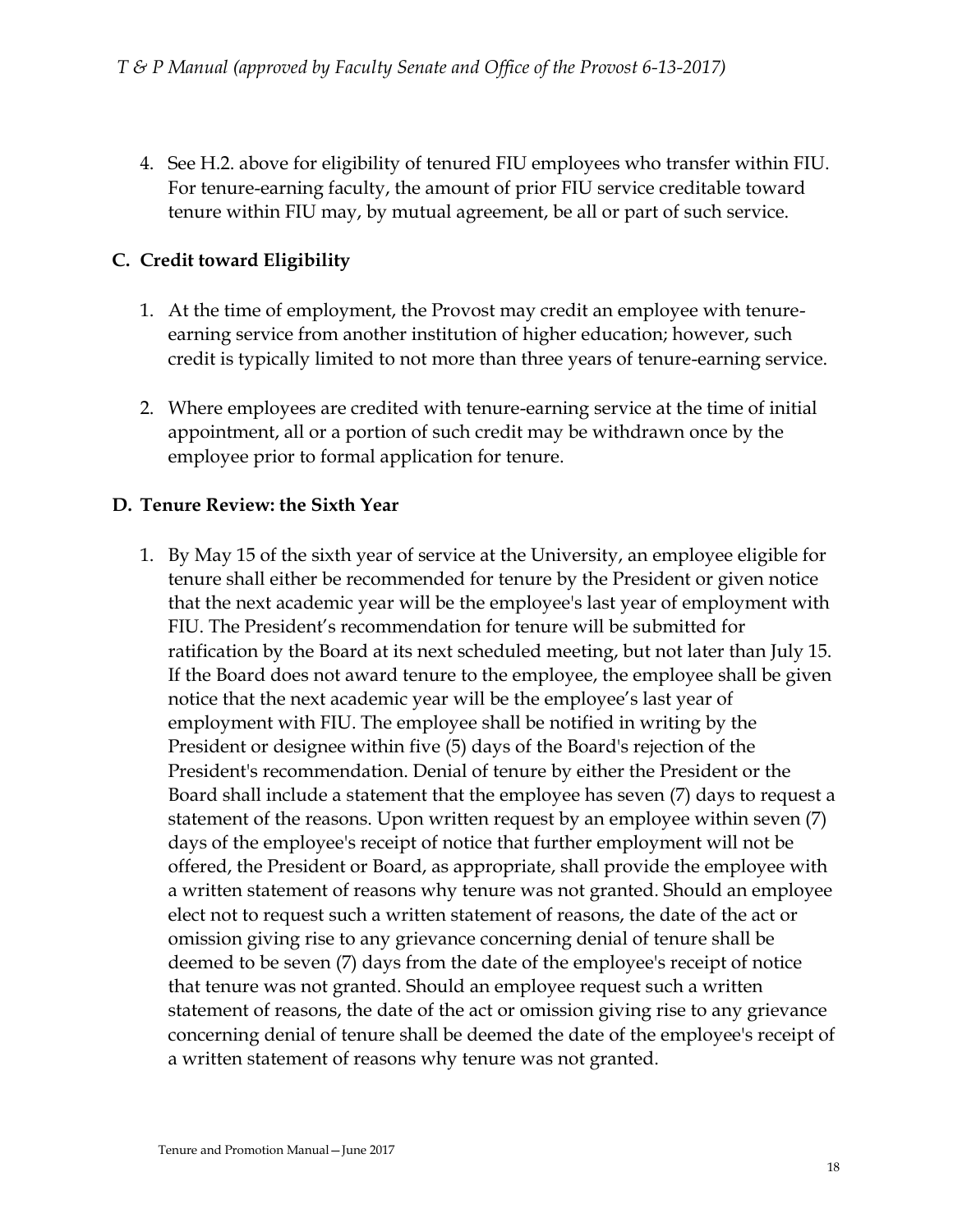2. Faculty members in their sixth year who are not on a terminal contract normally must apply for tenure. Failure to apply for tenure in the sixth year must result in a letter of non-renewal, unless the faculty member has obtained an extension of the tenure clock.

#### **E. Early Tenure Review**

An employee shall normally be considered for tenure during the sixth year of continuous service in a tenure-earning position including any prior service credit granted at the time of initial employment. An employee shall normally be considered for tenure only once. An employee's written request for early tenure consideration must be submitted to his or her dean and is subject to the Provost's written agreement.

#### **ACADEMIC RANKS**

#### **A. REGULAR FACULTY**

1. The following position descriptions define the expectations at each rank. Appointment to a rank requires sufficient evidence, as required by the college's/unit's guidelines to sustain an expectation that the candidate will successfully meet the requirements of a holder of that rank.

The criteria for promotion shall include substantially exceeding expectations at the rank currently held, showing an increased skill in teaching, increased evidence of community-engaged scholarship, knowledge in the field of specialty, recognition of creative work, recognition as an authority in the field and, potential for professional growth as required by the college/unit's guidelines. Service to the university and the profession is an expectation of faculty throughout their careers, but in a normal professional trajectory untenured, tenure-track faculty will be more focused on teaching and research. It is the responsibility of the tenured faculty to assume a greater share of the service obligations in the university on behalf of their untenured colleagues.

The evaluation for tenure/promotion involves three main components as listed and defined below. It is noted that the overall achievements and standards for each component increases with each rank; such expectations are noted under each rank below.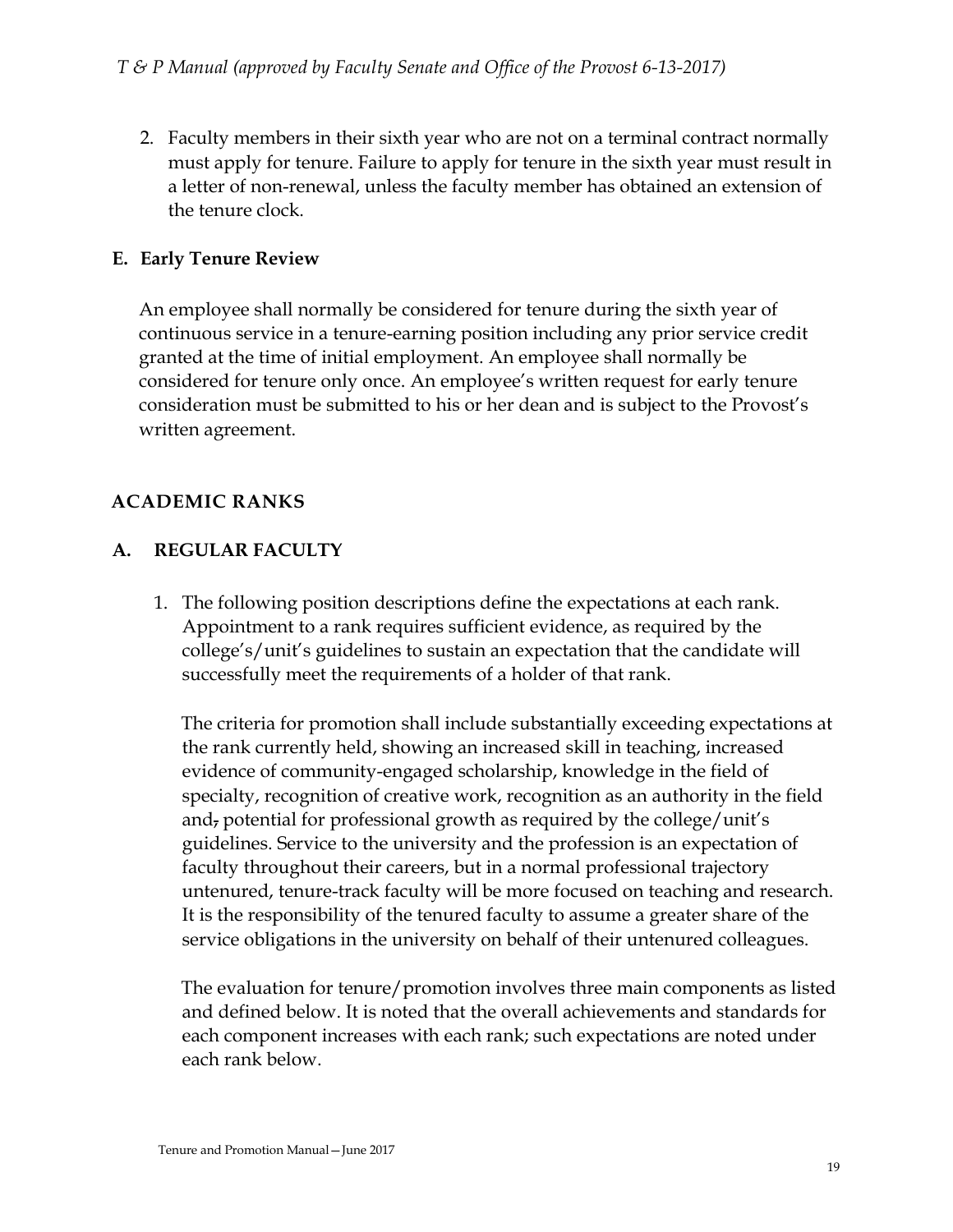Additional information on documenting performance for each category is noted under the section titled "The File."

#### **Research and/or creative works:**

Research and/or creative works take many forms, including independently conducted research/creative works, and collaboratively generated contributions to the field of study, community, and arts. These productions of work vary across the disciplines ranging from research (basic or applied), the humanities, or to the creation of artistic products/productions. The respective work should add value to the respective field and work to increase FIU's commitment as a research university and our Carnegie Classification. Research and/or creative activities aim to advance the generation of new knowledge or production of new creative works and technologies through various forms including patent submissions/issuances.

The candidate may exhibit his/her accomplishments through the production of books (chapters), published articles, grants, fellowships, criticism and reviews of creative works, reviews of grant applications, patent submissions/issuances, evidence of impact on policy/practice. This may also include works of art, designs, exhibitions, performances, presentations, compositions, productions, and other creative works. The quality and significance of journals, series, and presses by which the candidate's work has been published is also considered. Where appropriate, consideration will be given to external peer recognition as demonstrated by a record of funded research, and to the demonstrable impact of research through inventions, development and/or commercialization of intellectual property and the transfer of technology such as through patent disclosures, applications, and provisional and final patent awards. It is noted that some works may only appear after lengthy or extensive effort and may appear in a wider range of venues, both locally, nationally, and/or internationally. Recommendations for tenure/promotion should take these and other factors into account and present a clear and compelling case towards the merit of the work.

#### **Teaching:**

Teaching is an important factor in the tenure/promotion decision as FIU is committed to student success and the dissemination of knowledge and degree production. The evaluation of teaching effectiveness or comparable activity appropriate per the unit standards is understood to be fundamentally grounded in demonstrable learning outcomes. A candidate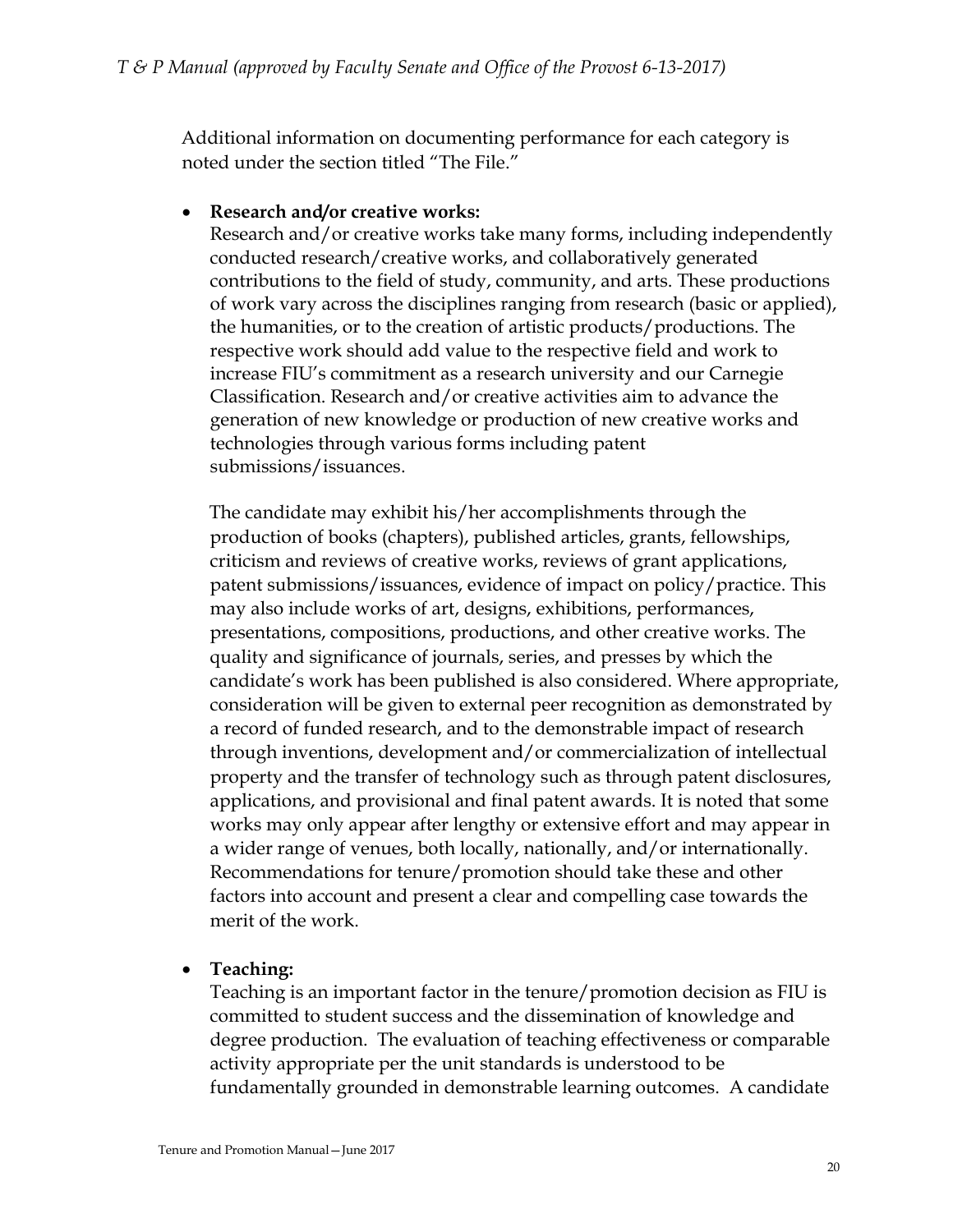must demonstrate activities that provide evidence of excellence in teaching and field-appropriate learning outcomes. This is demonstrated through knowledge of the subject matter, the ability to clearly communicate that knowledge which leads to student success, and the ability to work with, motivate, and serve as a positive role model for students. Teaching can be evaluated in a variety of means but can be best judged by a comprehensive review of the teaching dossier, student evaluations, instructional materials, external classroom assessments, assessment of activities and products and other materials that may be used within the course. Course redesign, course development, and the incorporation of new technologies are also recognized as positive means to increase student success and teaching effectiveness.

**Service:** 

Service includes service to the department, college, the university, the professional field or discipline, and the community. Service outside the university may include work for professional organizations, local, state, federal, or international entities that relate to the University mission and capitalize on the faculty's expertise. Due to the diverse units within FIU, it is recognized that such standards will vary across the units. Evaluation of service will include an examination of the nature and degree of engagement within the University and in the local, regional, national, and global communities.

#### **a. Instructor and similar** - Regular, non-tenure-earning

- i. Required Degree: the master's degree is normally required in a field directly relevant to the corresponding program. Exceptions must be approved by the Provost upon recommendation from the dean.
- ii. Teaching: particularly in laboratory skill courses, beginning courses, and team-taught courses, at a satisfactory level of performance.
- iii. Professional Development: conduct research, and/or community-engaged scholarship, and/or other creative work and service, which are primarily related to maintaining and developing teaching competency.
- **b. Lecturer** Regular, non-tenure-earning
	- i. Required Degree: the doctorate (or other terminal degree where appropriate) is normally required in a field directly related to the corresponding program. Exceptions must be approved by the Provost upon recommendation from the dean.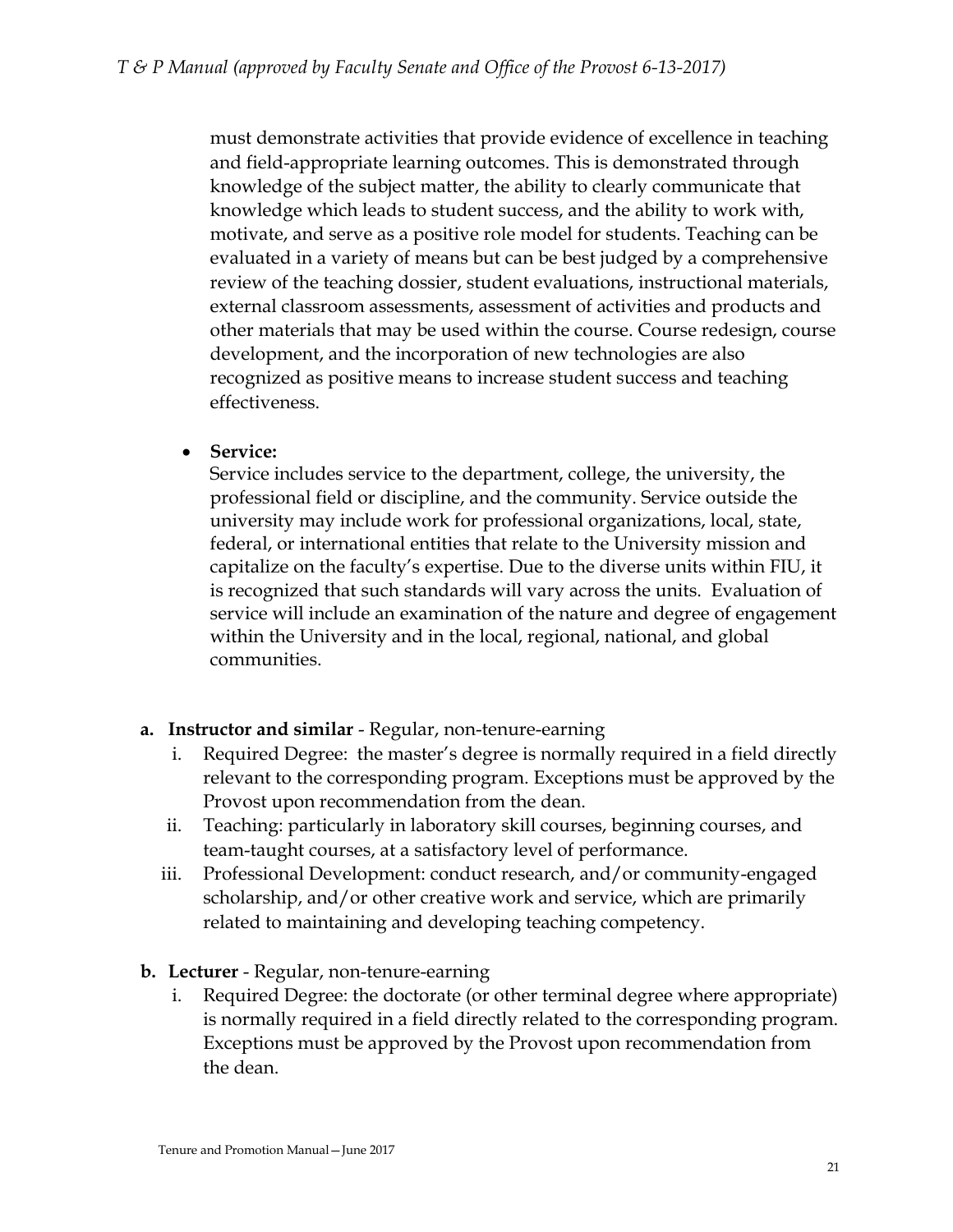- ii. Teaching: particularly in laboratory skill courses, beginning courses, and team-taught courses, at a satisfactory level of performance. Some indicators of a commitment to teaching include the successful use of appropriate pedagogies and modes of teaching and learning.
- iii. Research and creative work: to undertake a satisfactory level of research performance, and/or community-engaged scholarship and/or other creative work and service, which are primarily related to maintaining and developing teaching competencies.

#### **c. Assistant Professor** - Regular, tenure-earning

- i. Required Degree: the doctorate (or other terminal degree where appropriate) is required in the corresponding field. Where the doctorate is not the terminal degree, the school/college should specify what constitutes the terminal degree, with the concurrence of the Provost or designee.
- ii. Teaching: a variety of courses, particularly undergraduate, at an abovesatisfactory level of performance. Some indicators of a commitment to teaching include the successful use of appropriate pedagogies and modes of teaching and learning, guiding and advising students, and providing opportunities for involvement in research projects. In departments with graduate programs, teaching also includes mentoring of master's students and on-going work with doctoral and postdoctoral students.
- iii. Research and creative work: a satisfactory level of research performance, and/or community-engaged scholarship, and/or other creative work, which are aimed at expanding, sharing and disseminating knowledge. These activities should receive regional and national professional recognition; e.g., through publication in peer reviewed venues, professional society presentations and leadership, and appointment to national panels.
- iv. Service: should include professional service at a satisfactory level of performance and service to the department and college, including participation in collegial governance. Professional service should receive regional and national recognition.

#### **d. Associate Professor** - regular, tenure-earning

Promotion to Associate Professor signifies significant accomplishment in scholarship, teaching, and service worthy of status as a member of the senior faculty. Candidates should also demonstrate a commitment to FIU's mission and goals, and be willing to contribute to the excellence of its reputation.

i. Required Degree: the doctorate (or other terminal degree where appropriate) is required in the corresponding field.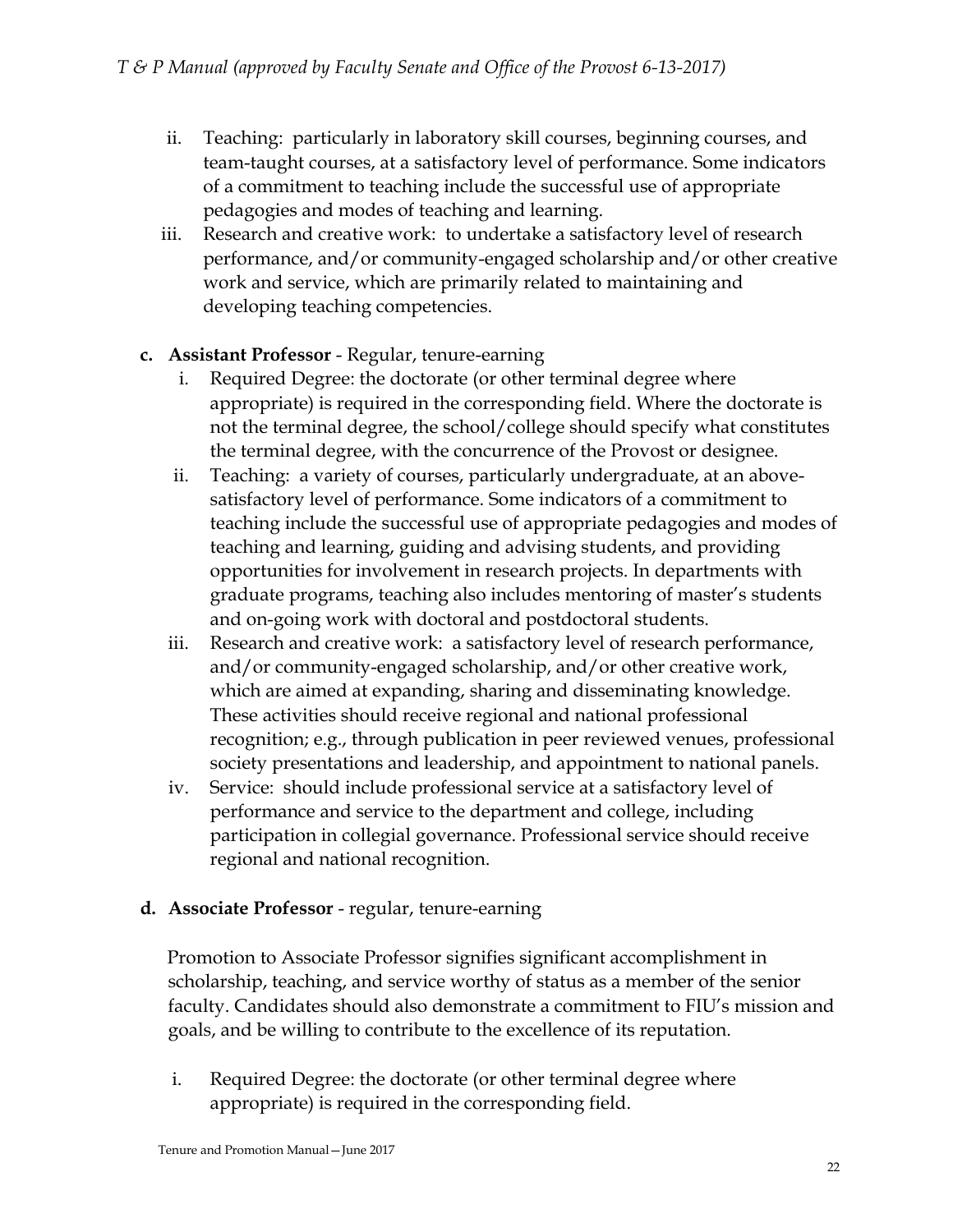- ii. Teaching: demonstrated strong commitment to excellence and creativity in teaching and student learning. Qualifications and experience for teaching a variety of courses, including graduate courses where appropriate, at an above satisfactory level of performance. Some indicators of a commitment to teaching include the successful use of appropriate pedagogies and modes of teaching and learning, guiding and advising students, and providing opportunities for involvement in research projects. In departments with graduate programs, teaching also includes mentoring of master's students and doctoral and postdoctoral students.
- iii. Research and creative work: demonstrated quality, consistency, and productivity, achieving national/international recognition through wellrespected, peer-reviewed journals and/or other venues that are consistent with national professional recognition. Consistent with disciplinary and unit norms, applicants should demonstrate success at funded research. Collaborative or team-based scholarship including community-engaged scholarship with community partners is also valued. Consistent with disciplinary and unit norms, applicants' files should reflect, at minimum, a course of professional development that establishes their independent scholarly standing or increasing leadership roles in collaborative/teambased scholarship.
- iv. Service: a record of substantial professional service including, for example, leadership in regional, national or international professional societies, organizing conferences, serving on editorial boards; service to schools, agencies, companies and community organizations; and evidence of service to the department, college or university, including participation in collegial governance.

#### **e. Professor** - Regular, tenure-earning

Candidates should present a record that unambiguously demonstrates and documents the highest quality and productivity in research, and/or community engaged scholarship, and/or creative work, teaching, professional service, and university citizenship, during the period following the candidate's last promotion. Reference should also be made to the record in the aggregate.

- i. Required Degree: the doctorate (or other terminal degree where appropriate) is required in the corresponding field.
- ii. Teaching: a demonstrated record of successfully teaching a variety of courses, including advanced undergraduate and graduate courses where appropriate, at a level of performance above-satisfactory. Some indicators of a commitment to teaching include the successful incorporation of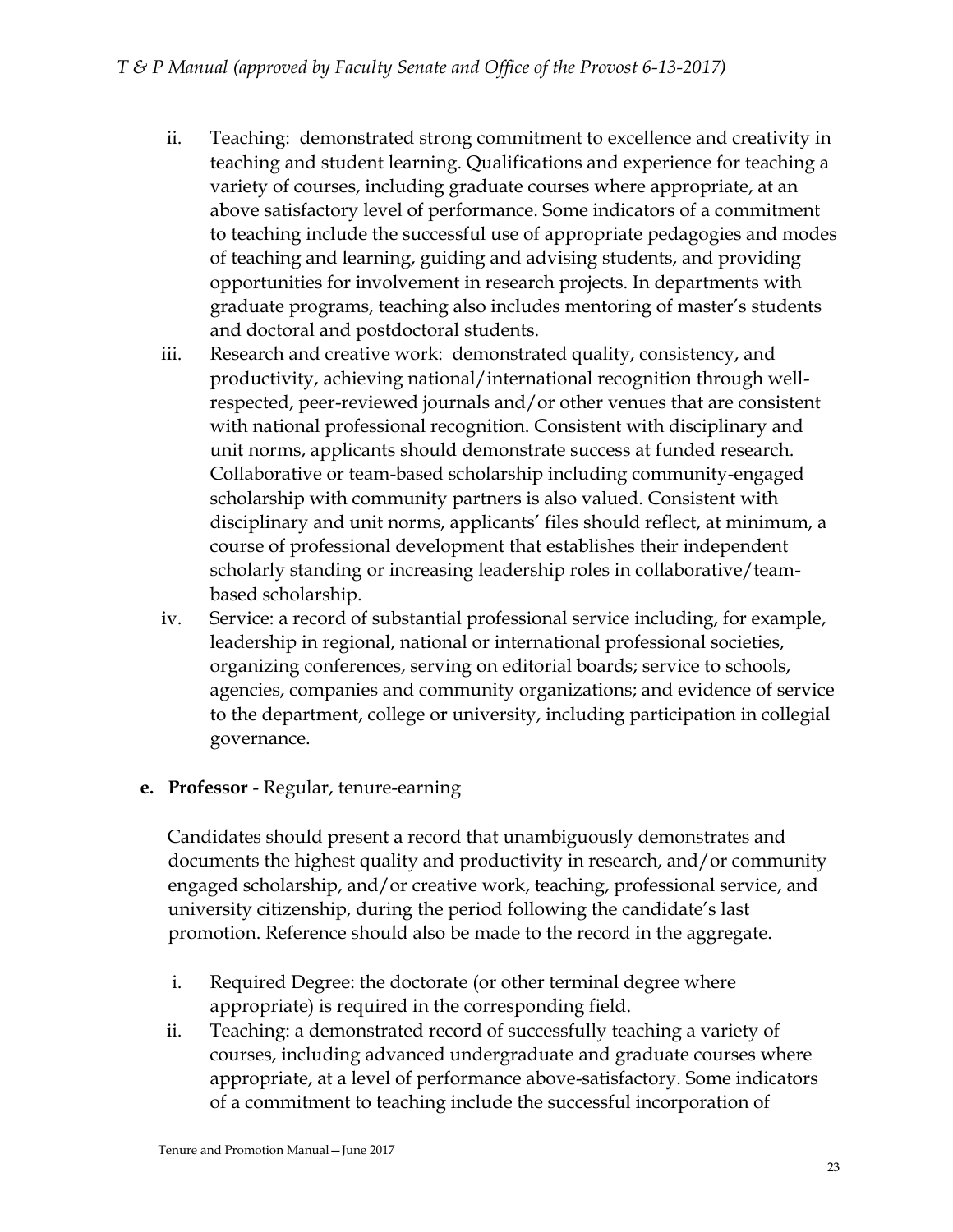appropriate pedagogies and modes of teaching and learning, guiding and advising students, and providing opportunities for involvement in research projects. In departments with graduate programs, teaching also includes mentoring of master's students and doctoral and postdoctoral students.

- iii. Research and creative work: a record demonstrating sustained research, and/or community-engaged scholarship, and/or creative work that has received national/international status through highly recognized, peerreviewed venues. Consistent with disciplinary and professional norms, the record should clearly demonstrate independent scholarly standing, or leading roles in nationally or internationally recognized collaborative/team-based scholarship. Applicants should have a record of funded research in accordance with articulated unit norms. Collaborative or team-based scholarship including community engaged scholarship with community partners is also valued.
- iv. Service: a substantial record of sustained, professional service as evidenced, for example, through leadership in national or international societies, organizing conferences, or serving on editorial boards; service to schools, agencies, companies and community organizations; and evidence of service to the department, college or university, including participation in collegial governance.
- 2. Promotion Evaluation
	- a. For any promotion, successful performance at the level of the qualifications corresponding to the higher faculty rank is required.
		- i. Teaching performance at the level corresponding to the higher faculty ranks is an indispensable condition for promotion.
		- ii. The relative importance of performance in scholarly research and/or community-engaged scholarship, or other creative work and in service may vary by discipline. Nevertheless, performance at the level corresponding to the higher rank is necessary.
	- b. Promotion to Assistant Professor from Instructor presupposes an administrative decision to alter significantly the functions of the faculty line in question. This decision requires the express approval of the Provost.
	- c. Promotion to Associate Professor from Assistant Professor will normally be simultaneous with tenure.
	- d. Promotion to Professor is the highest academic distinction the university may grant to those faculty members whose level of performance is outstanding. While no specific number of years as an Associate Professor can be associated with this promotion, ability to sustain such level of excellence over a significant period of time is required.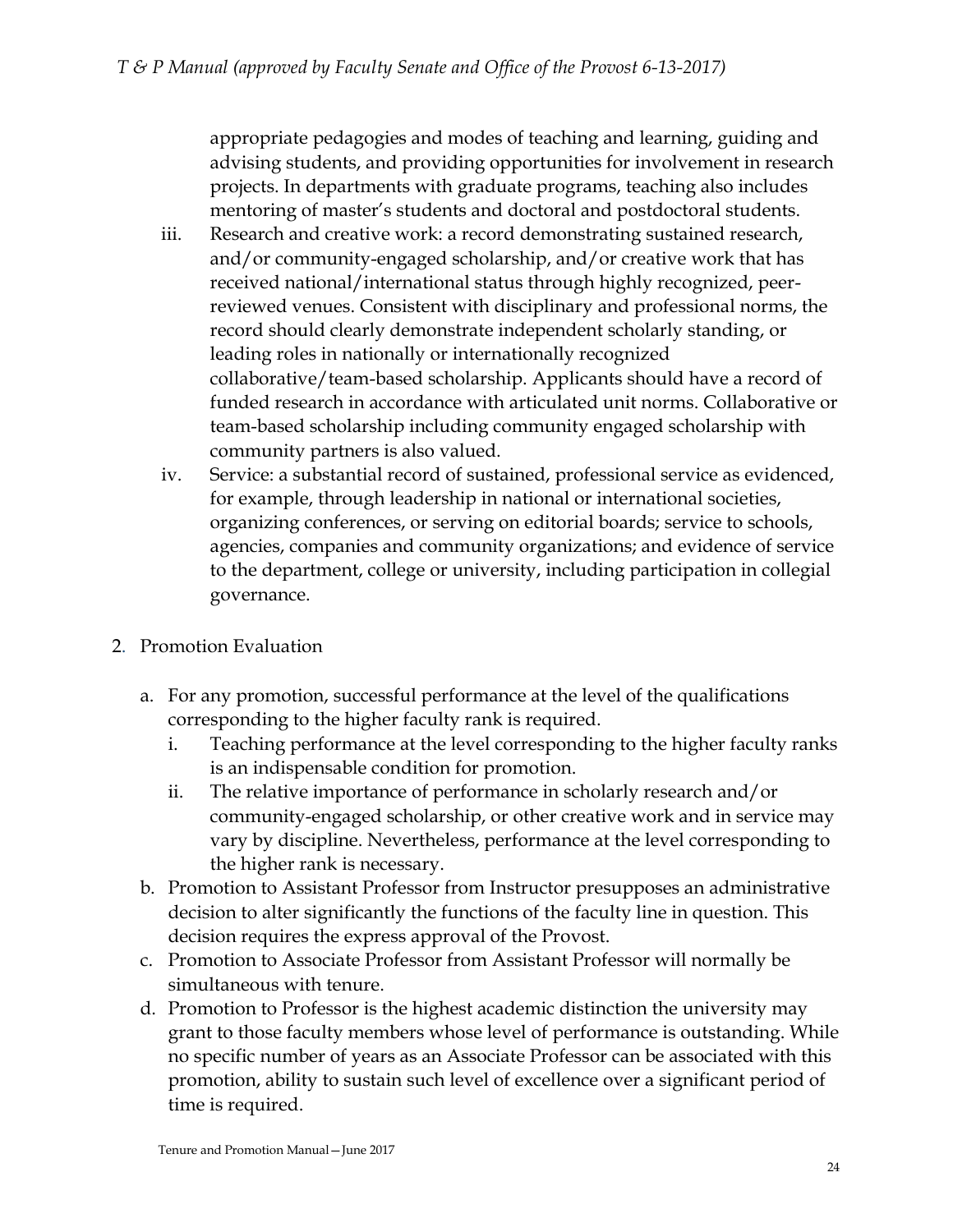e. No promotion will be considered during a faculty member's first year of regular appointment at Florida International University, nor while a faculty member is on leave from the University.

#### **B. CLINICAL/PROFESSIONAL PRACTICE/RESEARCH FACULTY**

Requirements for appointment to and promotion within clinical/professional practice/research positions will be determined by the individual colleges/units, and should be developed in accordance with appropriate BOT rules, the BOT-UFF Collective Bargaining Agreement, appropriate policies, and the University's Tenure and Promotion Manual. Each college/unit making clinical/professional practice/research appointments must develop appointment and promotion guidelines through a college/unit faculty committee. The guidelines must be approved by the college/unit faculty governance body, the dean, and the Faculty Senate prior to final approval by the Provost. Approved guidelines will be appended to the College/School's Tenure and Promotion Manual.

#### **C. LIBRARIANS**

#### **a. Instructor - Librarian**

This is an entry-level professional position performing basic professional library operations under close supervision by a higher-level professional librarian. The level of difficulty of the work assignments will be commensurate with the minimum qualifications of this classification. Employment in this position shall be considered initial professional employment to which a person will not be assigned permanently.

#### **Minimum Qualifications**:

- i. Master's degree in library science from an American Library Association accredited school.
- ii. No previous experience is required.
- iii. Shall have an academic record and recommendations that indicate a potential for successful performance as an academic librarian.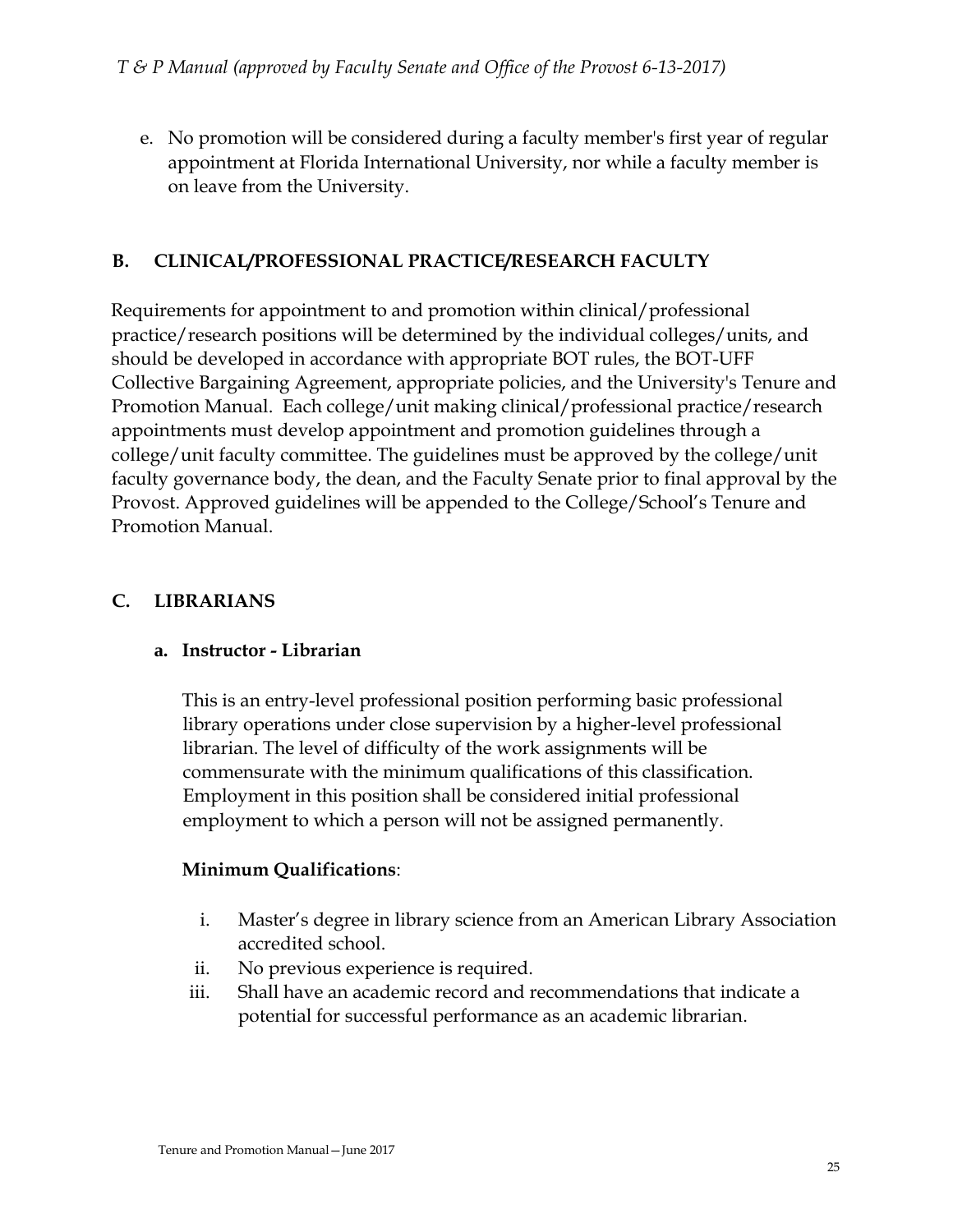#### **b. Assistant University Librarian**

Performs technical processes and/or public service library work requiring full professional training in library science.

A librarian holding this title shall have made significant professional contributions to the library and/or the institution where employed. The librarian should have a documented record of effective performance, which shows an increasing responsibility and continuing growth. There should be evidence of strong commitment to the library profession and potential for making scholarly contributions to the field. The standards for promotion of librarians are specified in *Florida International University Libraries Promotion Manual for Librarians*

#### **Minimum Qualifications:**

- i. Master's degree in library science from an American Library Association accredited school.
- ii. Desirable: Additional academic course work and/or participation in institutes, workshops, or conferences which would further one's education.
- iii. A minimum of two years' professional experience after receiving the master's degree in library science. Some appropriate professional, nonlibrary experience or responsible nonprofessional library experience may be substituted.

#### **c. Associate University Librarian**

Performs technical processes and/or public service library work requiring full professional training in library science.

Years of experience shall be only one of the criteria for classification as an Associate Librarian. A librarian holding this title shall have made substantial contributions to library professional organizations and/or to the institution or library where employed and achieved a high level of competence in bibliographical activities, in research or in other professional endeavors. The librarian should have a documented record of effective performance that shows an increasing responsibility and continuing growth. There should be evidence of scholarly contributions to the field. The standards for promotion of librarians are specified in *Florida International University Libraries Promotion Manual for Librarians.*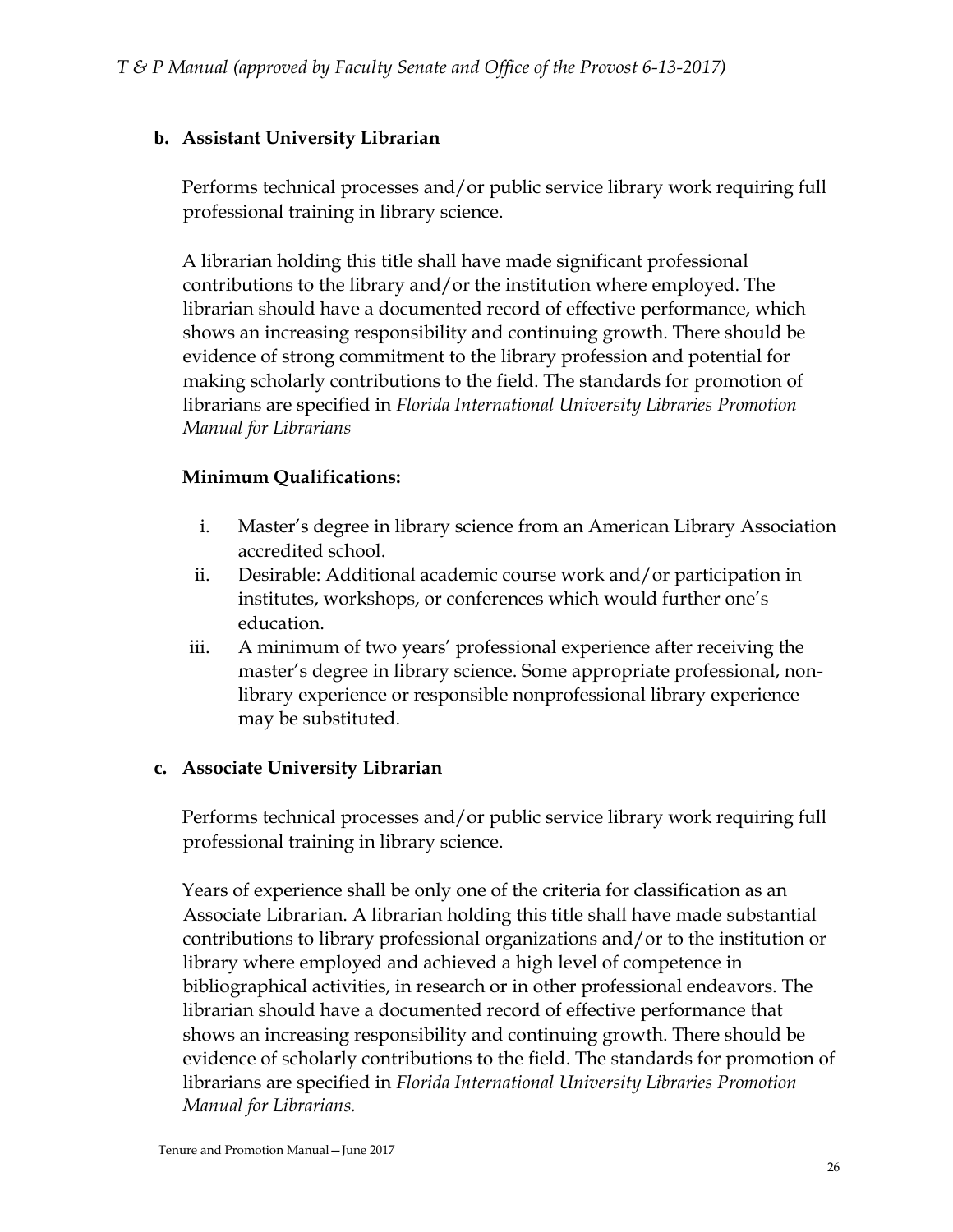#### **Minimum Qualifications:**

- i. Master's degree in library science from an American Library Association accredited school.
- ii. Additional academic course work and/or participation in institutes, workshops, or conferences which would further one's education.
- iii. Desirable: Second master's degree or doctoral degree in progress or achieved.
- iv. A minimum of five years' experience as a professional librarian after receiving the master's degree in library science. Some years of appropriate professional, non-library experience or responsible nonprofessional library experience may be substituted.
- v. Evidence of scholarly contributions to the field.

#### **d. University Librarian**

Performs technical processes and/or public service library work requiring full professional training in library science.

Years of experience shall be only one of the criteria for classification as a University Librarian. A librarian holding this title shall have been recognized for outstanding achievements in bibliographical activities, in research or in other professional endeavors. The librarian should have a documented record of effective performance that shows an increasing responsibility and continuing growth. The librarian should have demonstrated exceptional service to the library profession and to the academic institution where employed through successful committee work, offices held, projects completed or other evidence of exceptional commitment to the concerns of the institution and the profession. A University Librarian is expected to make continuing scholarly contributions to the profession. The standards for promotion of librarians are specified in *Florida International University Libraries Promotion Manual for Librarians.* 

#### **Minimum Qualifications**:

- i. Master's degree in library science from an American Library Association accredited school.
- ii. Additional academic course work and/or participation in institutes, workshops, or conferences which would further one's education.
- iii. Desirable: Second master's degree or doctoral degree in progress or achieved.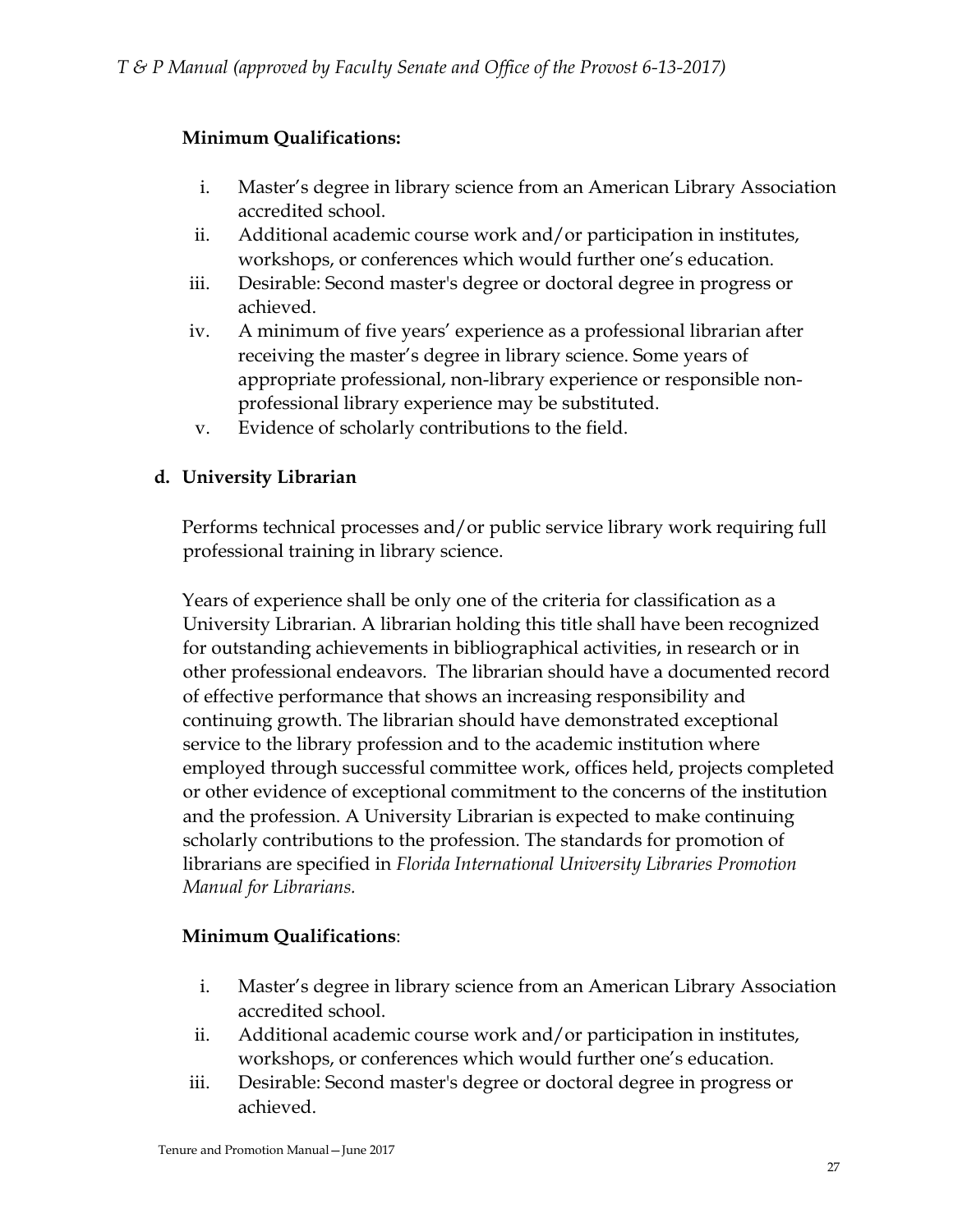- iv. A minimum of nine years' experience as a professional librarian after receiving the master's degree in library science. Some years of appropriate professional, non-library experience or responsible nonprofessional library experience may be substituted.
- v. Sustained scholarly contributions to the field.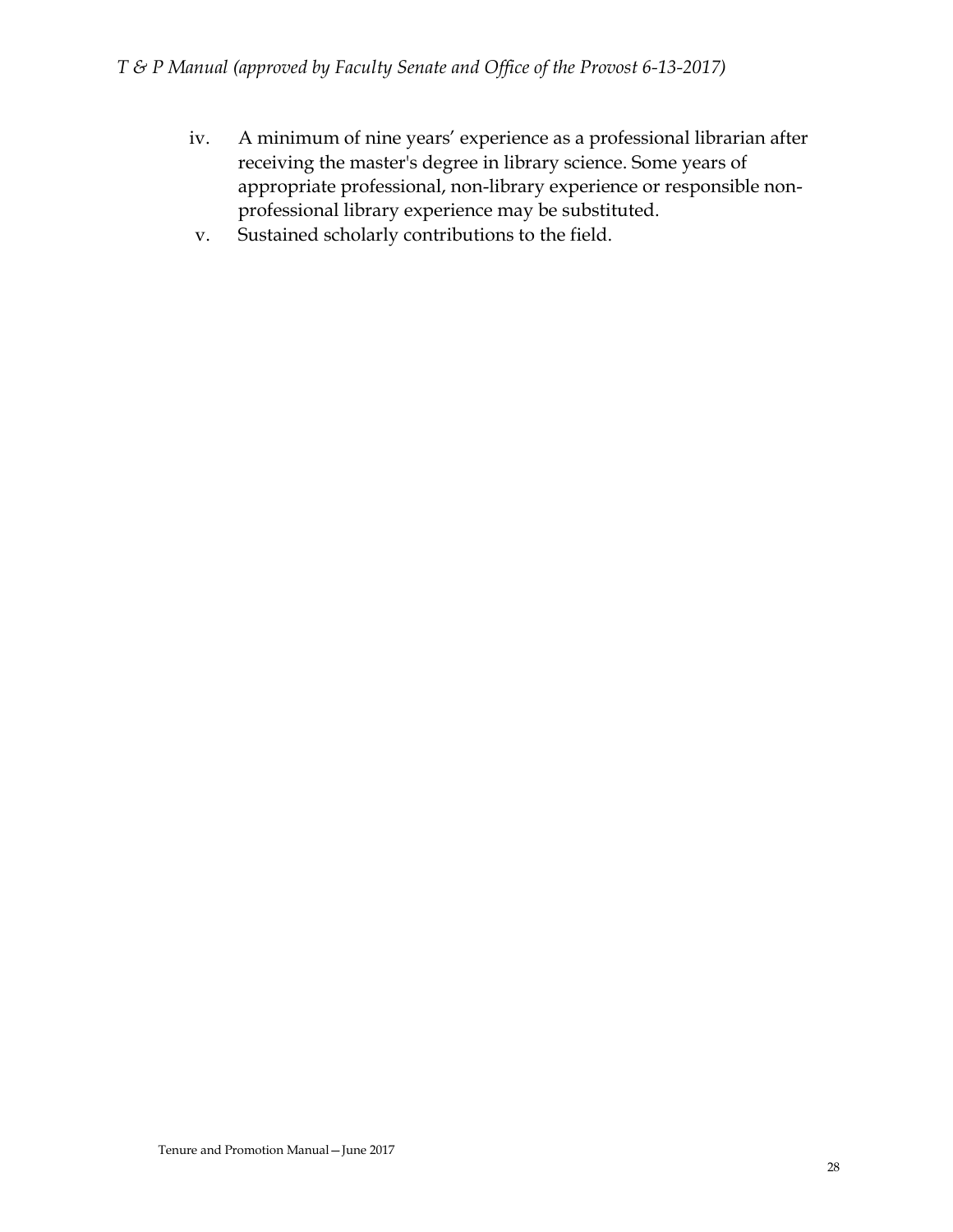# **Part III: The Tenure/Promotion File**

#### **A. General Appearance and Integrity of the File**

Any file for tenure/promotion must be complete and must accurately reflect the record of the candidate. Misrepresentation of a candidate's record, either by false information or omission of information, will result in disciplinary action, which might include termination of employment.

- 1. It is extremely important that each candidate for tenure/promotion prepare and present for evaluation a complete, well organized, well documented, and clear application file. A disorganized, unclear file has the effect of diminishing the applicant's case.
- 2. The tenure/promotion application and review process is, for most appointment types, conducted fully online.
- 3. The online file contents should include all relevant materials, uploaded to the appropriate section and clearly arranged.
- 4. For faculty seeking promotion to Full Professor, the file should include only those materials which represent achievement or accomplishments since last promoted to Associate Professor or tenured, as appropriate.
- 5. If any material is added to the file after the commencement of consideration, a notification shall be sent to the candidate within five days (by email notification). The candidate may submit a brief response within five days of his/her receipt. The file shall not be forwarded until either the candidate submits a response or until the second five-day period expires, whichever occurs first. The only documents that may be considered in making a tenure or promotion recommendation are those contained or referenced in the file.
- 6. Candidates are allowed to update the file anytime during the process; however, these documents will be reviewed only at the stages following the modifications without requiring adjustments to the timetable.
- 7. When the tenure/promotion file is released for departmental review, it is electronically locked and the candidate can no longer add material. If material is subsequently added to a file it must be done through a gatekeeper. Relevant material (such as a book publication, honor, grant, etc.) may be added to the file at each stage through the gatekeeper up through the level of the Provost. At the departmental review stage that gatekeeper is the departmental chair. At the college T&P committee the gatekeeper will be the Chair of the College T&P Committee. Subsequent gatekeepers, at the levels of the dean's office, and academic affairs, must be identified by the appropriate units in advance.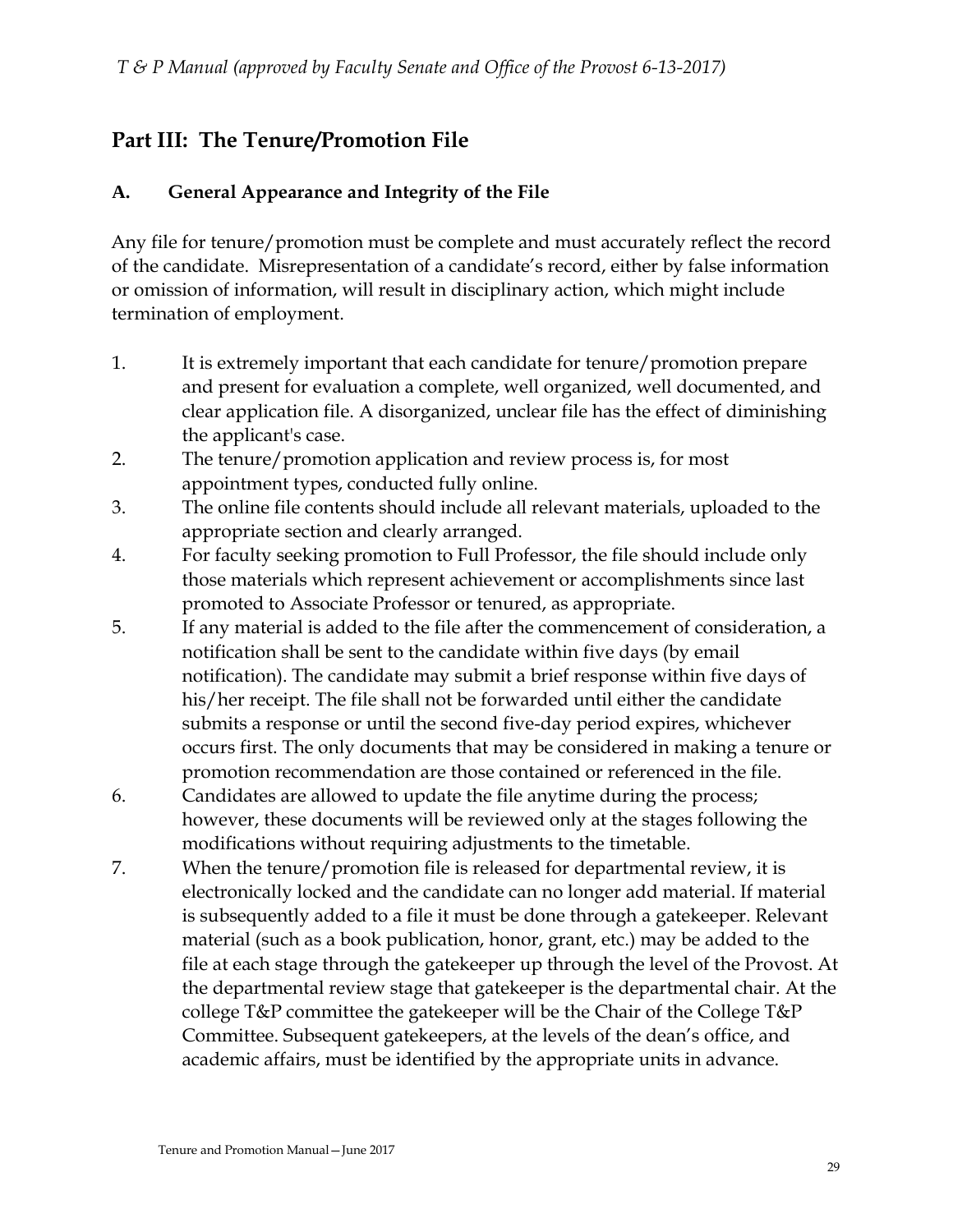#### **B. The File**

The file must be available for study by the department faculty at least one week prior to the departmental discussion.

- 1. A brief, two or three-paragraph biographical summary that might include education, work experience, publications, external funding received, creative works, community engaged scholarship, contributions to the profession, professional associations and/or licenses, research interests, expertise. The summary should be written in the third person format.
- 2. Application: The application is generated by the online Tenure and Promotion system and verified for accuracy by the candidate prior to uploading documents.
- 3. Electronic signature: by providing an electronic signature, the candidate attests that she/he has uploaded all appropriate documents and that all works are the candidate's own. Furthermore, the electronic signature serves as the curriculum vita certification, whereby the candidate certifies that the information provided in the curriculum vita is accurate and complete to the best of the candidate's knowledge, and that the candidate understands that if he/she has knowingly provided false information or omitted relevant information, she/he may be subject to disciplinary action, including termination.
- 4. Curriculum Vitae
	- a. The Curriculum Vitae for a tenure and promotion file must be presented according to the university format—see University Curriculum Vitae Format
	- b. Under "Publications," list only works already in print or accepted for publication. For works accepted but not yet published, indicate "in press" and provide expected date of publication. If publication is co-authored, all authors must be listed as they appear in the publication. If sole authored, author's name must be given. All other works that have not been accepted for publication must be listed under "Works in Progress."
	- c. Under "Creative Work," list only completed artifacts, compositions, designs, installations, performances, presentations, and productions. For works not yet completed, list under Works in Progress," and provide current phase and expected date of completion. If a work is co-created, all creators must be listed as credited in the venue. If sole created, creator's name must be given.
- 5. Candidate's statement of research/creative work/community-engaged scholarship, teaching philosophy and practice, and approach to university and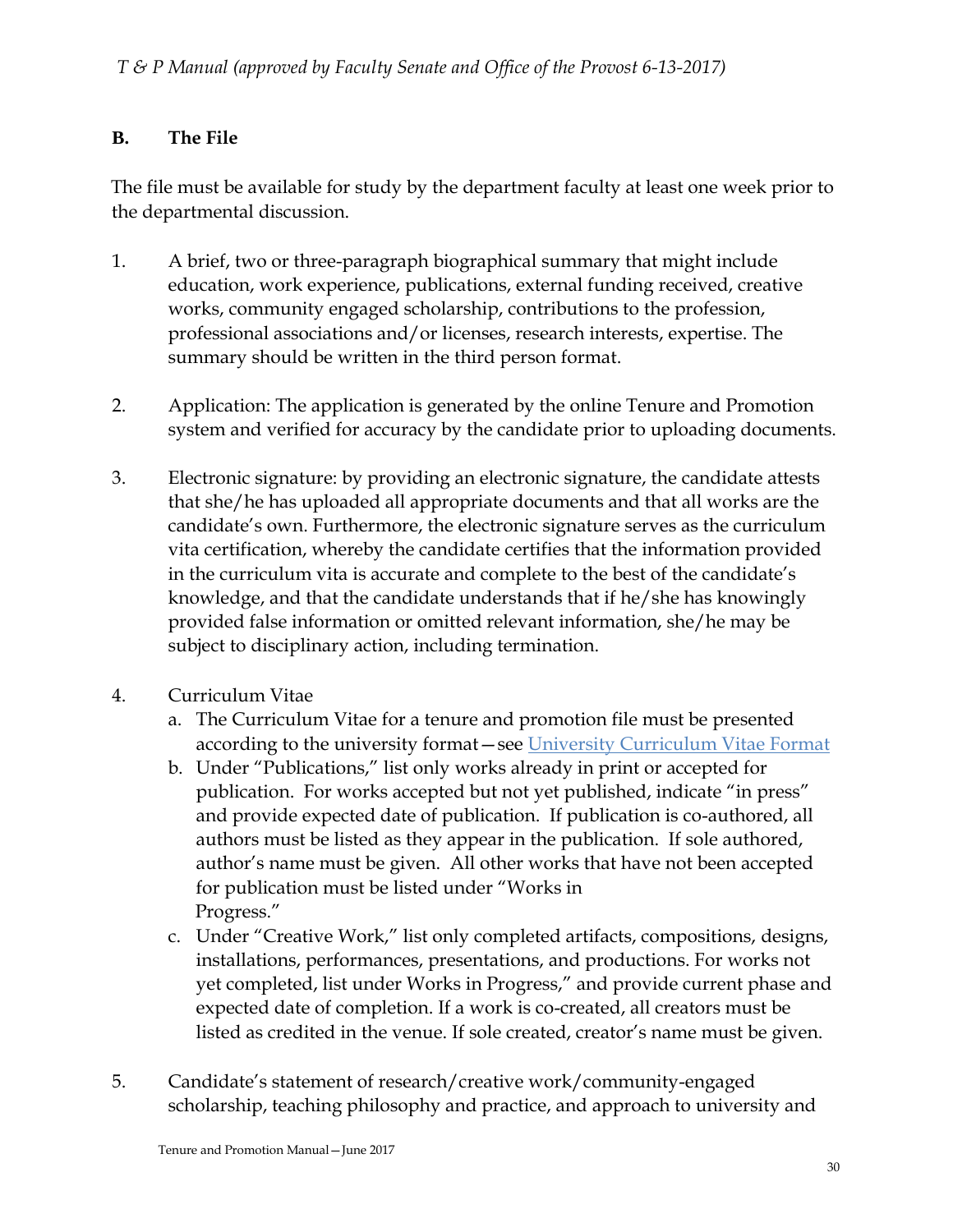national service. No more than two pages should be devoted to each of the three primary evaluation criteria: teaching, research/creative work/ communityengaged scholarship, and service. In the Research/Creative Work/Community-Engaged Scholarship Statement the candidate would present the major themes in the research and/or creative work, and/or community engaged scholarship, identify how they are coordinated, what success there has been to date in terms of publications and presentation of creative work in other venues, student support and student degrees, external funding, when appropriate, and plans for the future. These statements provide the candidate an opportunity to convince the reviewers that there is a coherent plan for scholarly productivity and engagement for the future. This statement would also provide the candidate with the opportunity to explain publishing decisions (e.g., books, articles, invited chapters). Teaching is an art for which there is no one best approach but the candidate has the opportunity to describe her or his philosophy and approach to teaching at the undergraduate and graduate levels and to mentoring undergraduate and graduate research and creative work. Service opportunities are manifold. A statement from the candidate explaining how he or she chooses to focus on particular service opportunities and to allocate time between university and professional service would help reviewers understand the service component of the CV. If the candidate has assumed significant administrative responsibility and wishes this to be considered in the evaluation of promotion to full professor, this is the opportunity to make that case.

#### 6. Department Statement

- a. Department Procedures: This section should include a description of the tenure/promotion process that is used in the candidate's department. This should describe such things as the department's evaluation process, the way that voting is carried out, which members of the department vote and why any eligible members of the department did not participate.
- b. Department Evaluation: The Department Evaluation should be addressed to the department chair, should discuss the results of the vote, and should present a collective statement of recommendation that discusses the strengths and weaknesses of the candidate. This statement offers the opportunity to explain the role and function of the candidate in the department and to describe the candidate's area of specialization. Such a statement affords the department an opportunity to discuss or describe any particular matters that may be relevant to the faculty member's candidacy. For example, in some cases there are unusual or extraordinary circumstances about a particular candidate that makes evaluating his or her record difficult. Such atypical situations should be addressed.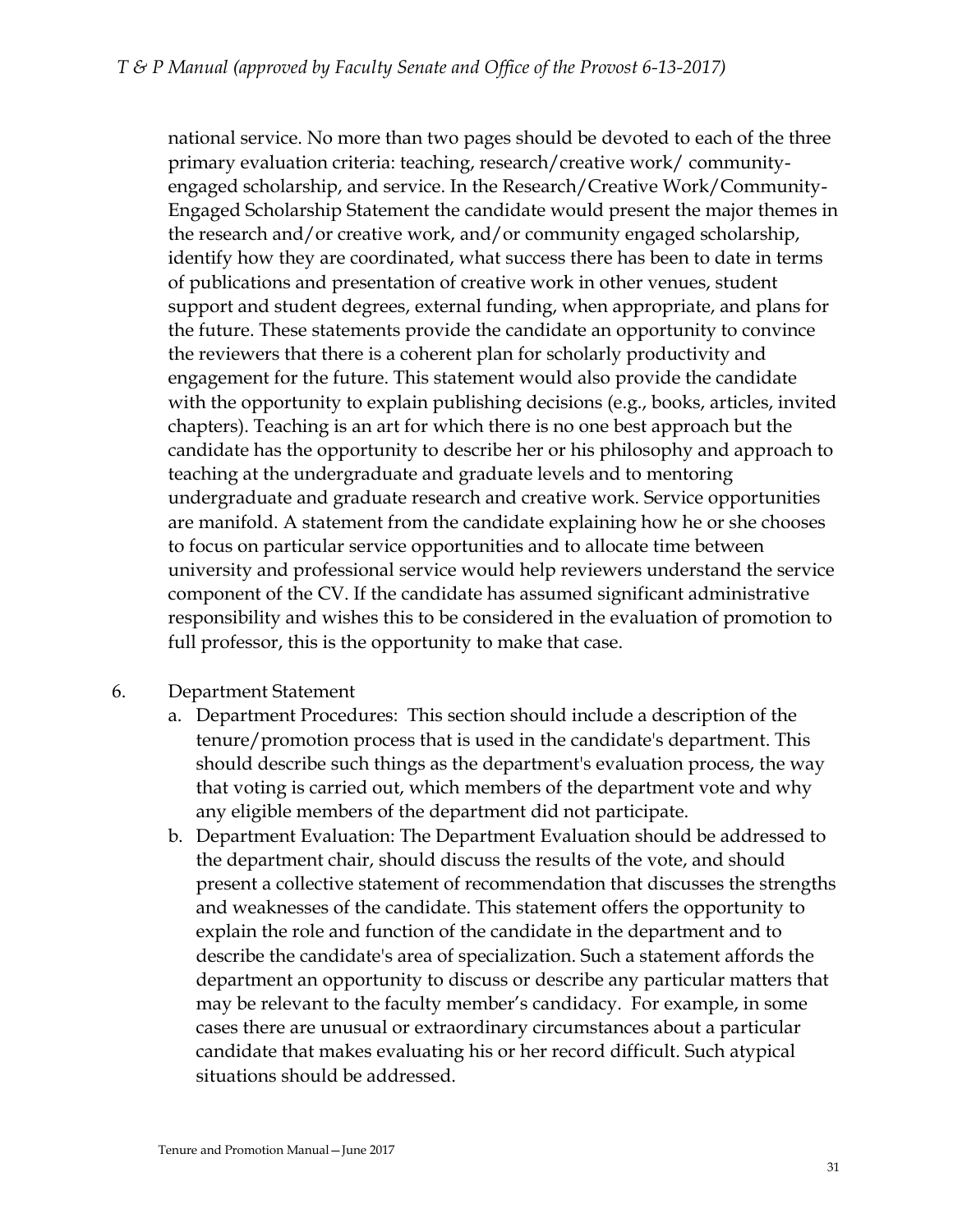- 7. Chairperson's Evaluation
	- a. Chairperson's Recommendation: A letter addressed to the dean that explains the chairperson's recommendation must be included in the file. Where appropriate, the chairperson can also comment on such things as the annual assignments, annual evaluations, and tenure/promotion appraisals that have been given to the candidate.
	- b. Annual Assignment: A copy of each annual assignment of the faculty member since last promoted or tenured must be included in the file.
	- c. Annual Evaluations: A copy of each annual evaluation of the faculty member since last promoted or tenured must be included in the file.
	- d. Tenure and/or Promotion Appraisals: A copy of each tenure/promotion appraisal of the faculty member must be included in the file.
- 8. School/College Committee Evaluation

The committee's evaluation letter is addressed to the dean and provides both the vote of the committee and an explanation of the strengths and weaknesses of the candidate.

#### 9. Dean's Recommendation

The dean's recommendation should be addressed to the Provost and provide a full rationale for the recommendation.

10. Provost's Recommendation The Provost's recommendation should be addressed to the President and provide a full rationale for the recommendation.

#### 11. Solicited Letters of Evaluation

- a. Procedure Used to Solicit Letters of Evaluation
	- i. This section of the file must contain a minimum of five letters which must be from external reviewers who are in a position to provide an evaluation of the candidate's scholarly and professional activities. The dean or department chairperson in consultation, with some or all members of the departmental Tenure and Promotion committee, will decide from whom to request letters and will make the formal request for letters. The candidate will be informed of the identities of the outside reviewers and shall be given the opportunity to add up to two names from whom letters will be solicited and to strike up to two names from the list. Outside letters are intended to be an independent, professional evaluation. Normally, letters should not be solicited from former mentors, mentees, coauthors, co-editors, or anyone who has been associated with the candidate closely enough so that there would be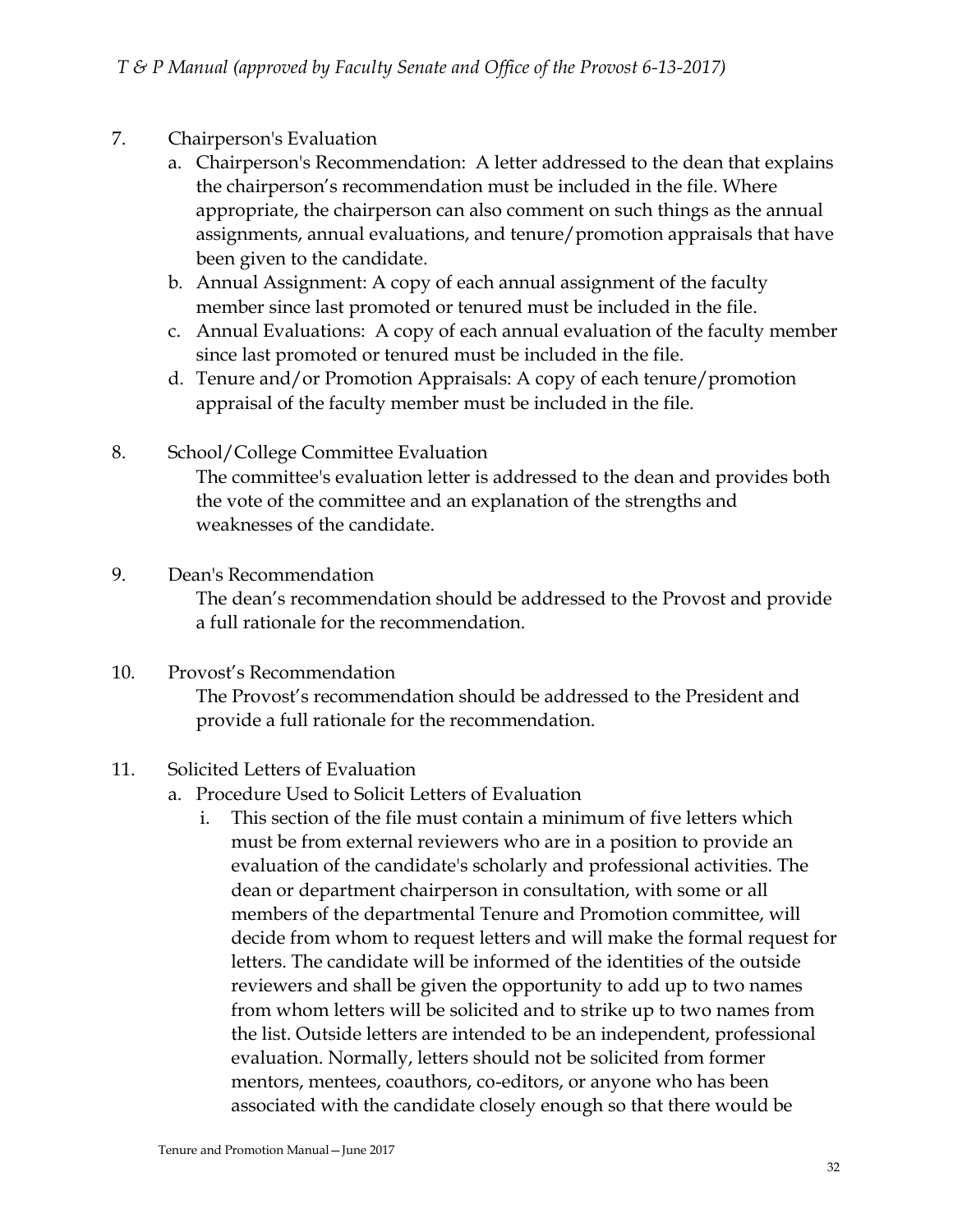reason to question the impartiality of the evaluation. Exceptions must be accompanied by an explanation in the dossier.

- ii. These letters should come from individuals at institutions that are benchmark research universities in accordance with FIU's mission and goals; i.e. they should come from universities ranked by Carnegie as Research University/Very High Research Activity or Research University/High Research Activity. Because the former is the category to which FIU aspires, at least two letters should come from RU/VHR universities. For universities outside the U.S., the Institute of Higher Education, Shanghai Jiao Tong University, rankings of the top 500 world universities is generally accepted as an international standard and should be consulted. If a letter is solicited from someone outside the above criteria, an explanation should be provided in the dossier. The solicited letters should come from individuals who have attained positions of national leadership in their respective fields.
- iii. Outside reviewers should be instructed to briefly identify their credentials and authority to review the candidate's accomplishments, within the context of their letters. In addition, the file should include full curriculum vitae of the authors of external letters of support, rather than abbreviated or summary biography.
- iv. The department should have clearly written guidelines that identify the process (including timelines) by which the evaluators are selected by the department. The guidelines should also specify how examples of the candidate's scholarly activity will be selected to send to the external reviewer—e.g., copies of all publications, copies of publications in the past five years, copies of the five most recent publications, etc. The unit dean must be in agreement with this process. The process by which evaluators are chosen and what the evaluators are asked to comment on shall be included in this section of the file.
- v. Each department/unit shall decide by a democratic vote of the tenured and tenure-earning employees and according to that department's/unit's procedures, whether the candidates in its area will have access to the external reviewers' letters.
- vi. All solicited letters received must be included in the dossier.
- b. Letters Themselves:
	- i. Provide a copy of the letters sent to the Outside Reviewers requesting evaluation. ii) Required components in a request for an external letter (see here for a template):
		- 1) Status of FIU as a Carnegie Research University/High Research Activity and a university with the expectation of moving into the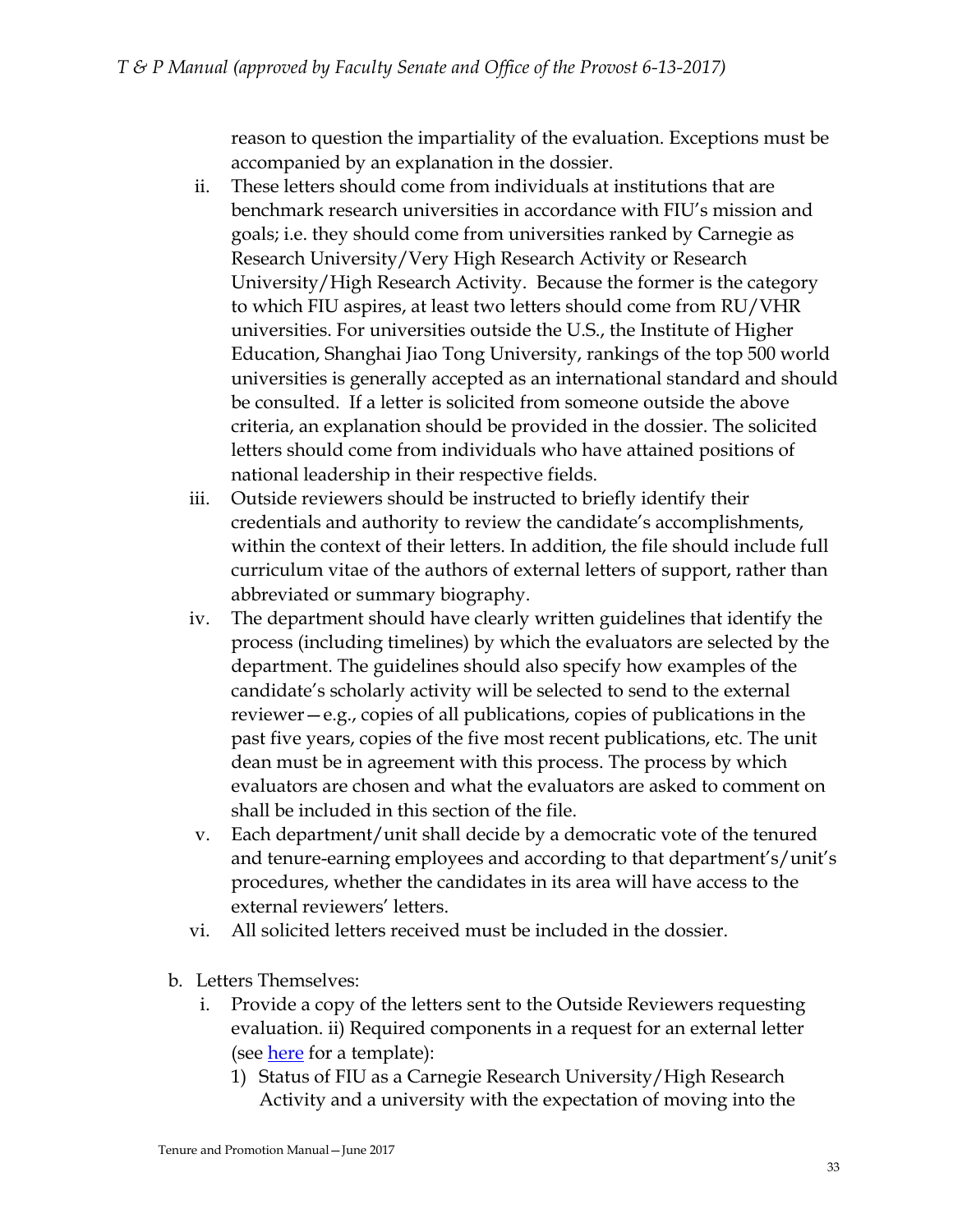ranks of Research University/Very High Research Activity

- 2) Selection process for the candidate's scholarly work sent to the external reviewer (e.g., full output, five best selected by candidate, five most recent, books or articles in press)
- 3) Candidate's statements with respect to research/creative work, teaching and service
- 4) Request for information on the reviewer's prior relationship with the candidate
- 5) Request of evaluation of quality, quantity, and impact of candidate's scholarly activity
- 6) Request for evaluation of the venues in which the candidates work has been presented
- 7) Request for evaluation of teaching philosophy and practice, if in addition to the candidate's teaching statement other material such as course syllabi are sent to reviewer
- 8) Request for evaluation of professional service
- 9) Request for full CV of reviewer
- c. Upload the Outside Reviewers' response with his/her curriculum vitae
- 12. Contributed Letters of Evaluation

The candidate may include up to three letters from FIU colleagues who can address the candidate's teaching, research and service. These letters cannot be written by colleagues who will be voting on the candidate at any level.

The candidate may include up to three letters from prior mentors, co-authors, and any other individuals excluded from serving as external reviewers because of prior professional association with the candidate, as outlined in 11.a.(i) above.

#### 13. Teaching

- a. List of courses taught at FIU and years in which they were taught.
- b. Graduate Student Supervision: List here the name of each graduate student supervised, including years, dissertation/thesis title, and degree awarded. List also membership on dissertation/thesis committees for graduate students other than your own. List publications, joint with the students or by the students on their own, resulting from your mentorship. Provide information on the current positions of former graduate students who have completed their degrees and postdoctoral students who have worked with you.
- c. Course, Curriculum Development Activities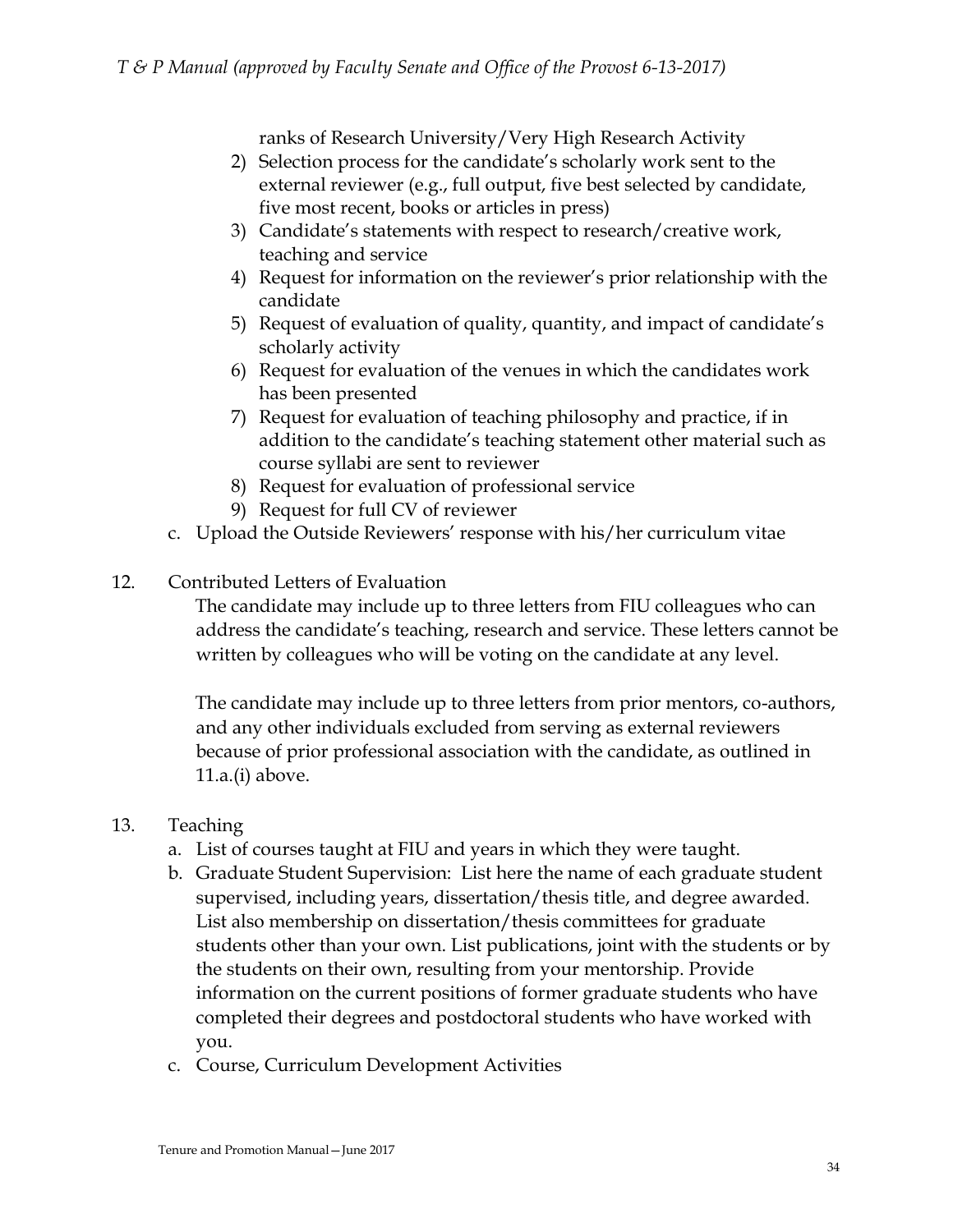- d. Department Statement Describing Procedures Used to Evaluate Teaching: A statement should be included describing the department's procedures for evaluating teaching. Details as to how student evaluations are administered and what role, if any, the candidate plays in this process should also be included. In the cases where anonymous student comments provide the only basis for evaluation, a statement to that effect should be included. The process for peer evaluation, chairperson evaluation, etc., should also be described.
- e. Student Evaluations
	- i. A sample copy of each different student evaluation instrument, including the years that each was used, should be included here. An explanation of the scoring system, any weighing factors, and analysis procedure for each different instrument should be given.
	- ii. There should be a table summarizing the evaluations of the candidate's teaching for each year of the candidate's employment at FIU. This summary should show both the absolute number of responses in each category and the percentage distribution of responses in each category.
	- iii. Summaries of evaluations for each course, including written comments, should be included. Explanations for any gaps or missing evaluations should be provided.
	- f. Peer Evaluations of Teaching: In units that have formalized peer review of teaching, including classroom visits, the reports of these visits and other peer teaching evaluations should be included. Units are encouraged to develop policies and procedures for peer review of teaching.
- g. Other Teaching-Related Activities
- 14. Research/Scholarship/Creative Work/Community-Engaged Scholarship
	- a. Publications: Each publication should be described in the form of a complete, standard bibliographic citation--including co-authors, title (exactly as it appears in print), year, volume, publisher, and page numbers. A copy of the first page, or letter of acceptance if not yet in print, of each publication should be included in the file.

Items appearing in more than one place should be clearly cross-referenced.

i. Refereed Publications: Because of the diversity of conventions from discipline to discipline, this section should contain a description of the reviewing/ refereeing procedure for each refereed publication cited. The impact factor for each journal should be provided as should the rank of a journal among all ranked journals in its field(s), using Web of Science or Scopus and the ISI impact factor. When available, full counts of nonself-citations should also be provided.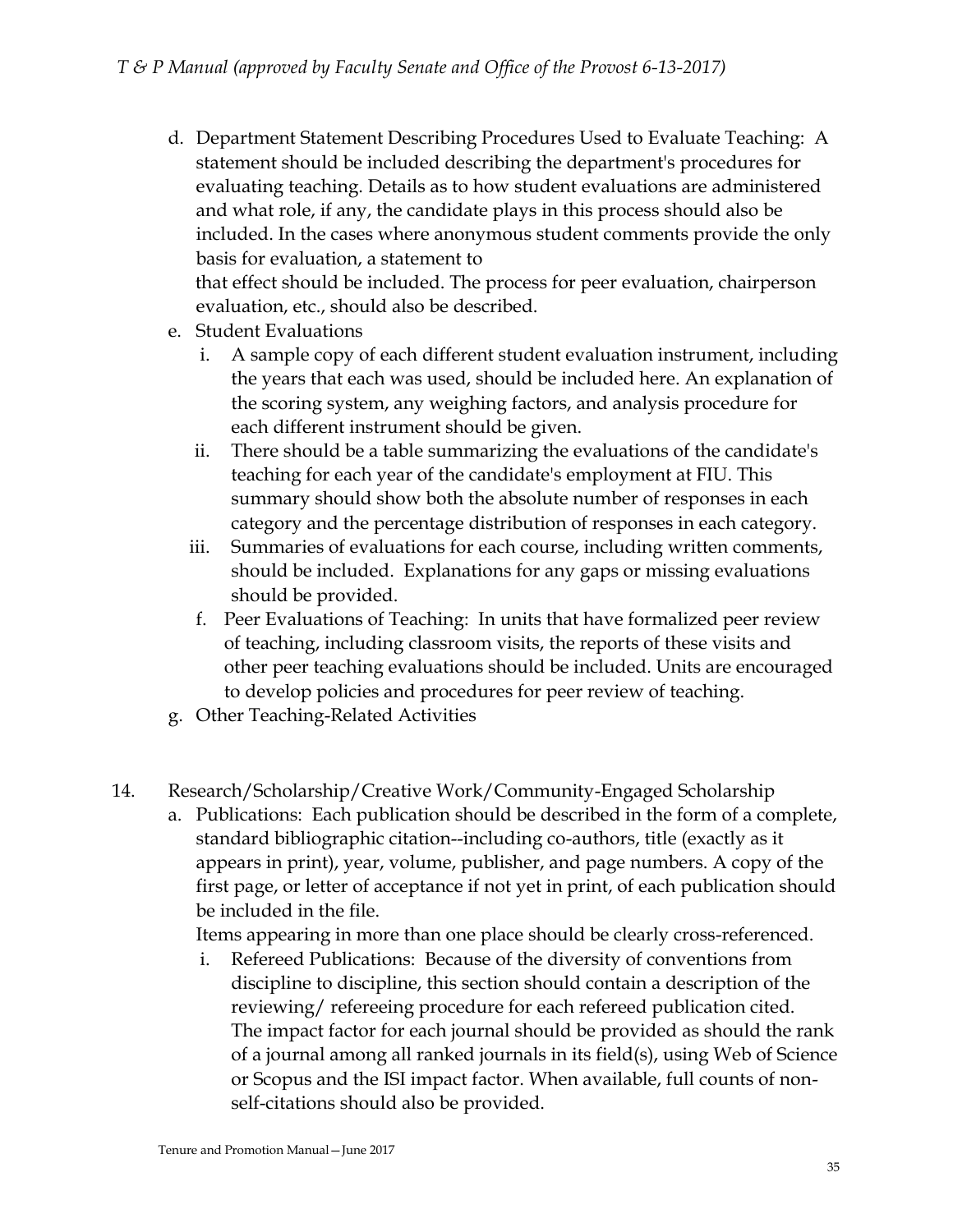- ii. Non-refereed Publications: An explanation of the nature of each nonrefereed publication should be given.
- iii. Books/Book Chapters: Each book or book chapter should be listed separately with a description of the type of monograph and the candidate's involvement in that publication; that is, each book should be classified as single author monograph, an edited book with different authors for different chapters, textbook, etc. Note whether the review of the submission was conducted only by the editor/co-editors or if the editors solicited other peer reviews of the submissions. The reputation of academic and scholarly presses publishing books should be included whenever there is external validation for such reputation. Copies of all published reviews of the books should be included.
- iv. Other publications: Any other written publications that do not fall into categories (i)-(iii), for example reviews and notes, should be entered and described here.
- b. Papers/Presentations at Meetings/Conferences: Indicate which papers/presentations were invited and/or refereed.
- c. Creative Work: Indicate artifacts, compositions, designs, installations, exhibits, performances, presentations, and productions. Indicate date and place of work. If the creative work has received recognition, such as design award, competition prize, exhibition or publication by others, or critical review, indicate the level of recognition as well as the peer-review context and process.
- d. Research Grants/Contracts: Funded and unfunded proposals should be listed separately and be so indicated. Competitive grants and/or contracts which are meant to finance the development of ideas and research and that are subject to peer review should be listed separately from noncompetitive grants and/or contracts where the emphasis is on providing professional service to agencies/organizations. When there are co-PIs on an award, the role and responsibility of the candidate relative to other co-PIs should be explained as well as the portion of the total award coming to the candidate.

The following information should be included for each grant/contract:

- i. Name of principal investigator and all co-investigators
- ii. Title page of grant proposal
- iii. Funding agency—note if the funding is a subcontract and if so from what organization. Also note if the funding is the result of an earmark or other limited competition or whether the funding is the result of an open national competition. If the candidate is the administrative PI, not the primary author of the grant, that should be noted.
- iv. Amount of funding proposed or awarded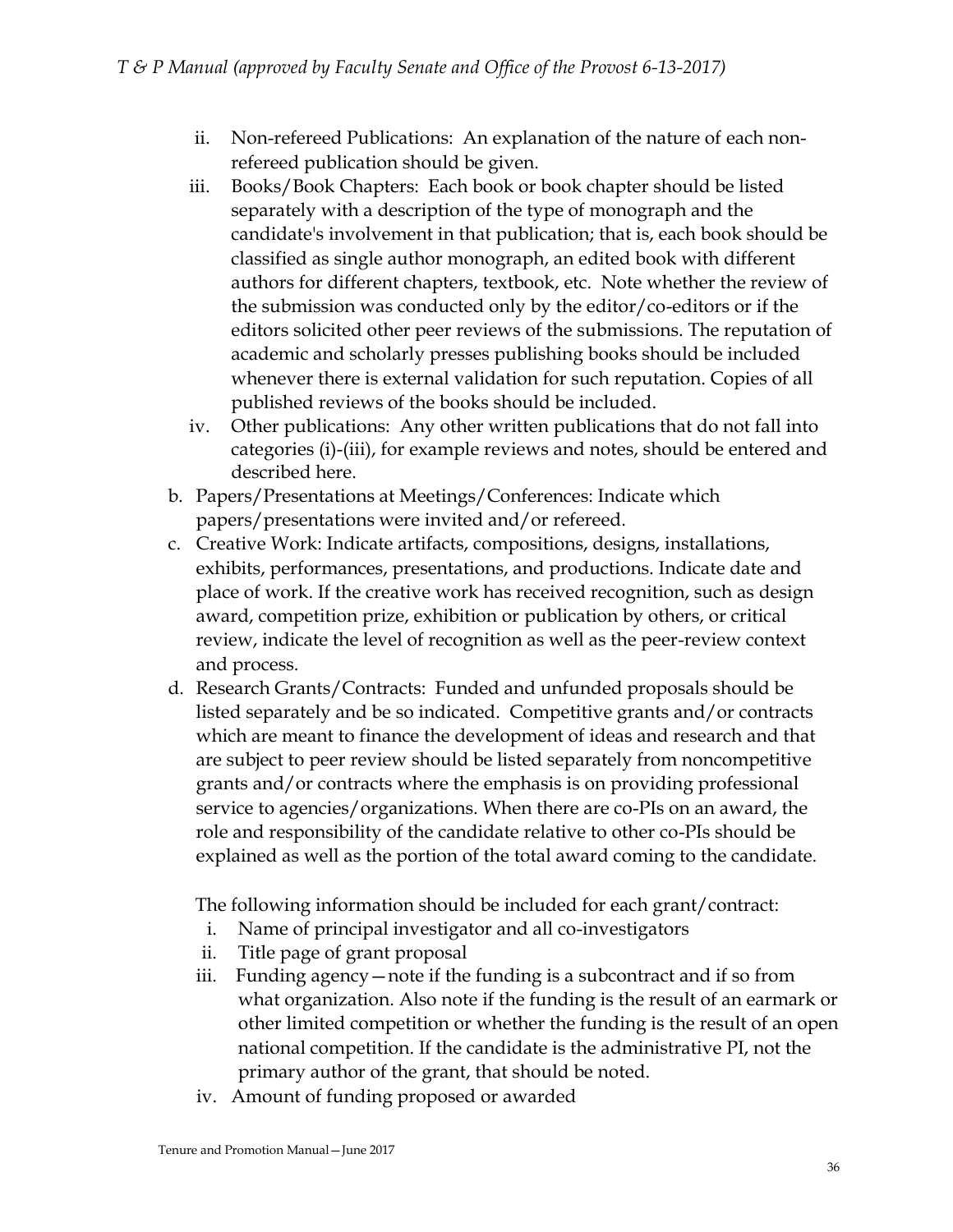- v. Time period of the grant
- e. Community-Engaged Scholarship: Documentation of the mutually beneficial collaboration with urban, regional, state, national, and global groups in the diverse stages of scholarship, including the definition of the research problem, designation of research methodology, development and implementation of the final outcome of the scholarly activity, development of future actions plans, and documentation of the impact of the partnership.
- f. Patent Disclosures/Applications/Awards: Patent disclosures, applications, and provisional and final patent awards should be listed. If there are coinvestigators on the disclosure, application or award, these should be indicated.
- g. Technical Reports/Research Reports: Written reports submitted to and accepted by funding agencies, governmental agencies, foundations, etc., should be listed and described here.
- h. Works in Progress: Clarify stage of completion of works, for example under review, being revised for resubmission, accepted for publication, etc.
- i. Other Research/Community-Engaged Scholarship/Creative Work: Any other research/community-engaged scholarship/ creative activities that do not fall into the categories listed above should be entered and described here.

#### 15. Service

- a. Professional Service: The file should list separately
	- i. Service to Professional Associations/Societies: Examples of service to professional associations/societies that may be listed in this section include activities related to appropriate professional organizations; conferences, symposia, workshops; activity as referee/reviewer for journals, granting agencies, conferences.
	- ii. Service to the Community or Public: Examples of professional and community service that may be listed in this section include service as speaker/presenter at non-academic meetings in area of professional competence; instruction/training for local, state, regional, national, international organizations/agencies in area of professional competence; participation in community meetings; media service, including granting interviews for television, radio, or digital programming; providing background expertise for a news story; preparing professionally relevant podcasts, blogs, tutorials or other digital presentations; memberships on advisory boards, committees, task forces, commissions, program/project coordination/development; and other volunteer service which represents a donation of time and professional skills to meet the needs of society or any other forms of productive and professionally-relevant service as a public intellectual.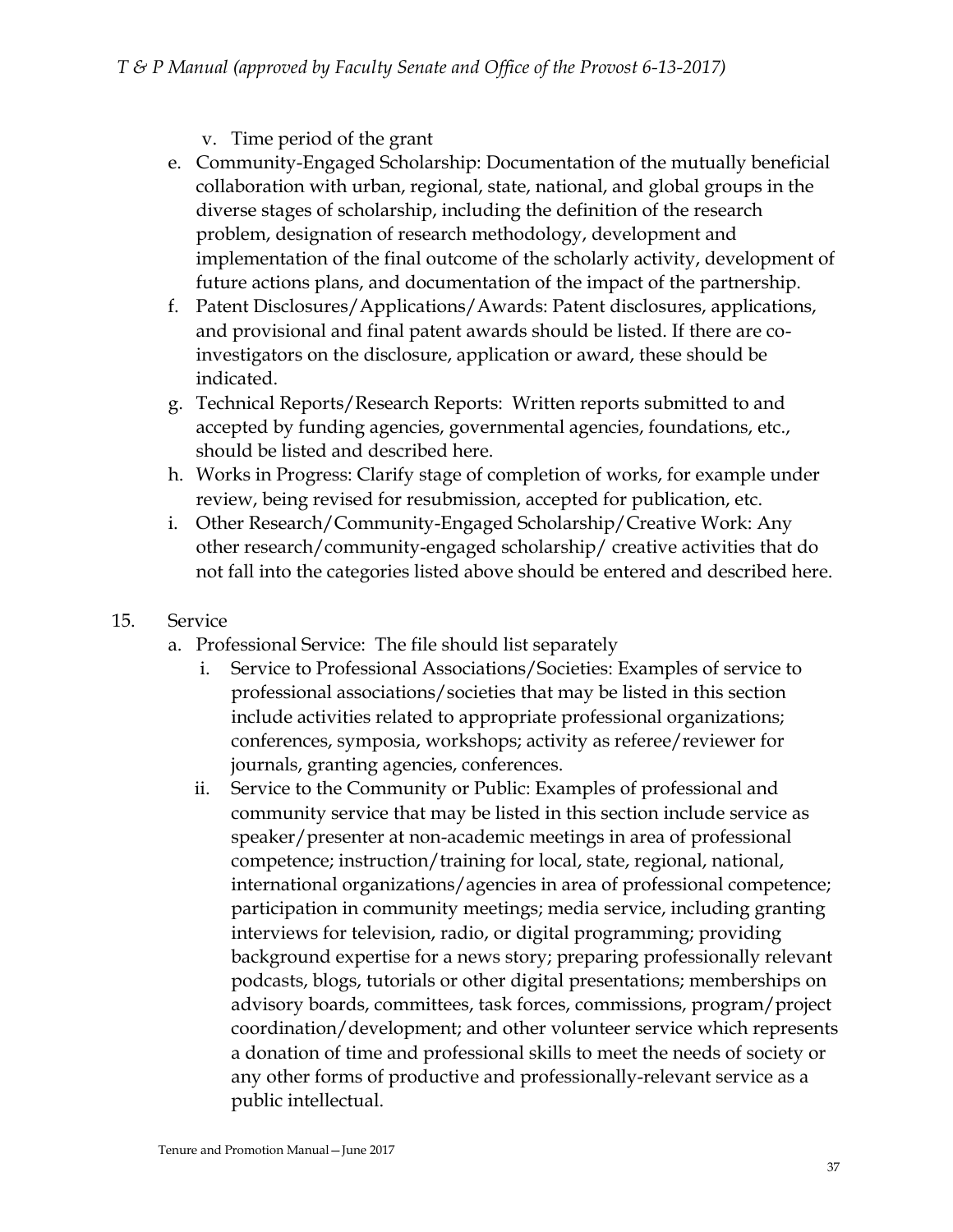- iii. Professional service that results in remuneration.
- b. University Service: Examples of University Service, which may be listed in this section include service on committees; councils; senates; assemblies; task forces; program coordination/administration; student organizations; conferences, workshops, seminars. The file should list separately service:
	- i. to the Department
	- ii. to the School/College
	- iii. to the University
- 16. Awards and Honors
- 17. Supportive Information.

The tenure/promotion file may contain, depending on department policy or practice and on the applicant's desire for full and complete presentation of relevant information, documentation beyond that specified in Items 1-16, above. Such documentation may include copies of articles or similar scholarly works, fuller documentation of creative works, and other supportive information. Such supportive information should be uploaded and appropriately cross-referenced. When not readily available electronically, full documentation should be provided whenever possible.